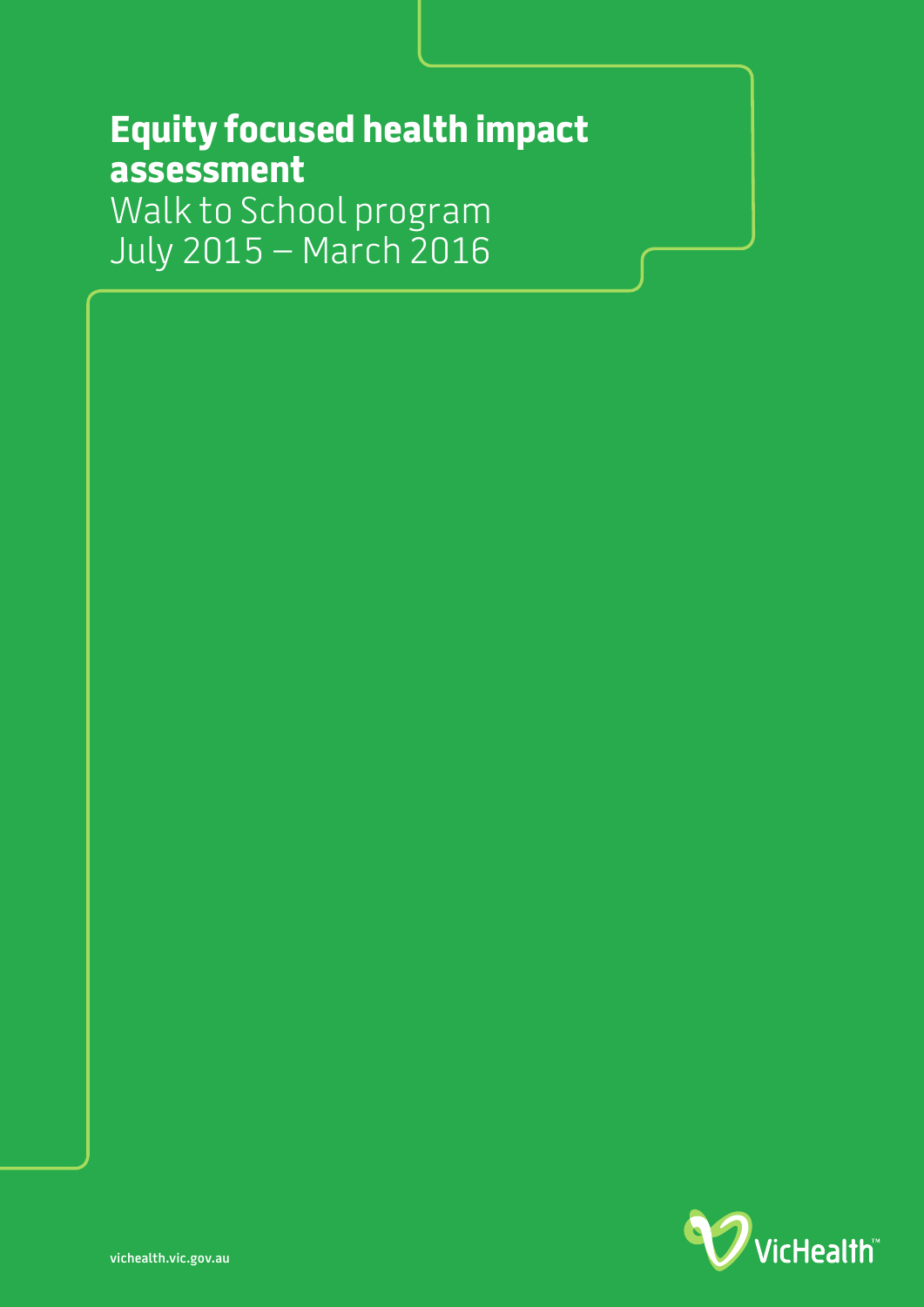© VicHealth 2016

July 2016 P-PA-403

Suggested citation:

VicHealth 2016, *Equity focused health impact assessment. Walk to School program, VicHealth July 2015 – March 2016*, Victorian Health Promotion Foundation, Melbourne.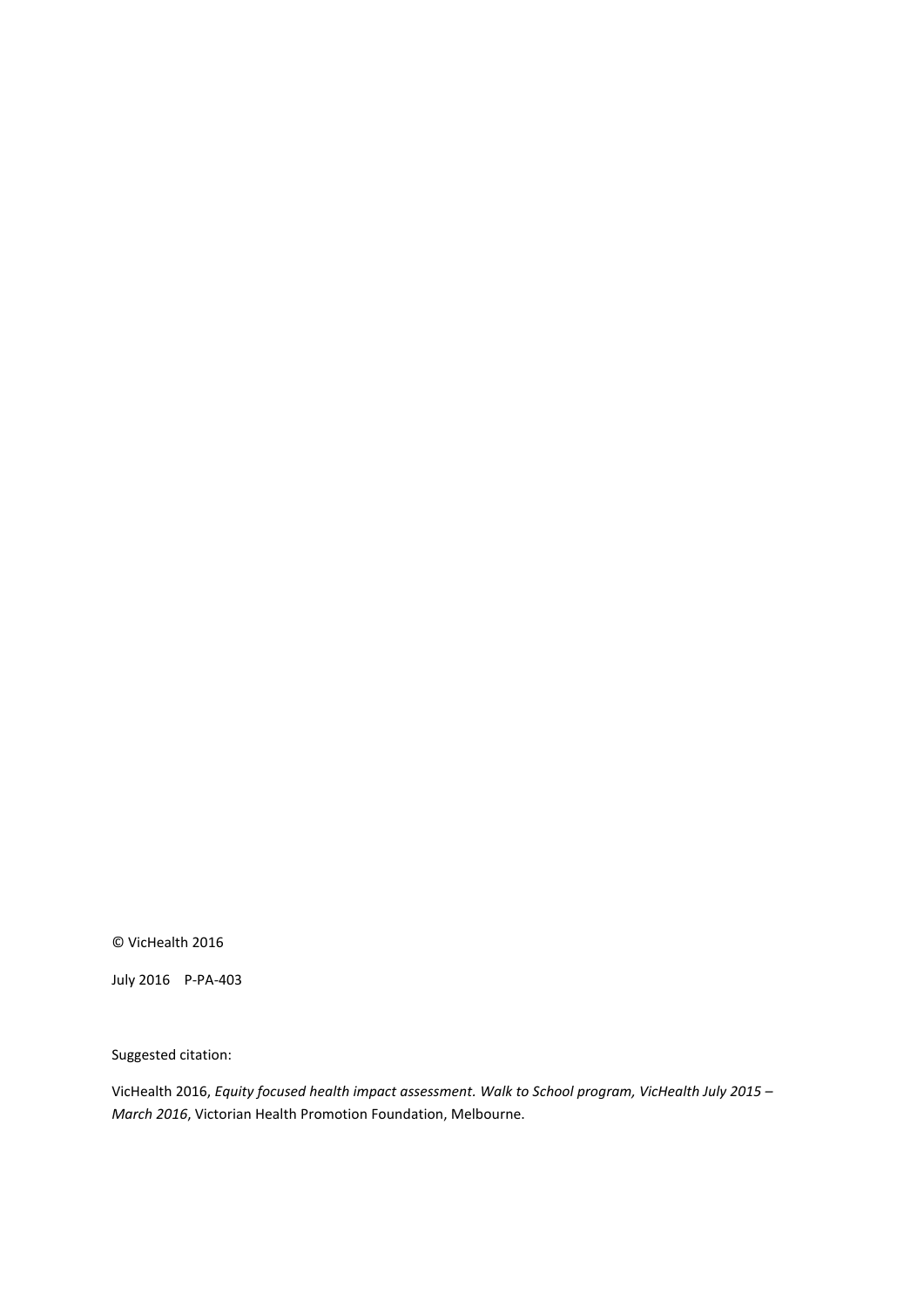# **Contents**

| What do we know about physical activity in rural and regional communities? 12                 |
|-----------------------------------------------------------------------------------------------|
| What do we know about what influences physical activity and active transport? 13              |
|                                                                                               |
| What do we know about past Walk to School participation in rural and regional communities?16  |
|                                                                                               |
| What do we know about barriers to Walk to School participation specific to rural and regional |
| What do we know about council capacity in regional and rural communities? 18                  |
| What we know about primary schools' capacity in regional and rural communities? 21            |
|                                                                                               |
|                                                                                               |
|                                                                                               |
|                                                                                               |
|                                                                                               |
| What are the likely impacts of the grant program and council engagement?27                    |
|                                                                                               |
|                                                                                               |
|                                                                                               |
|                                                                                               |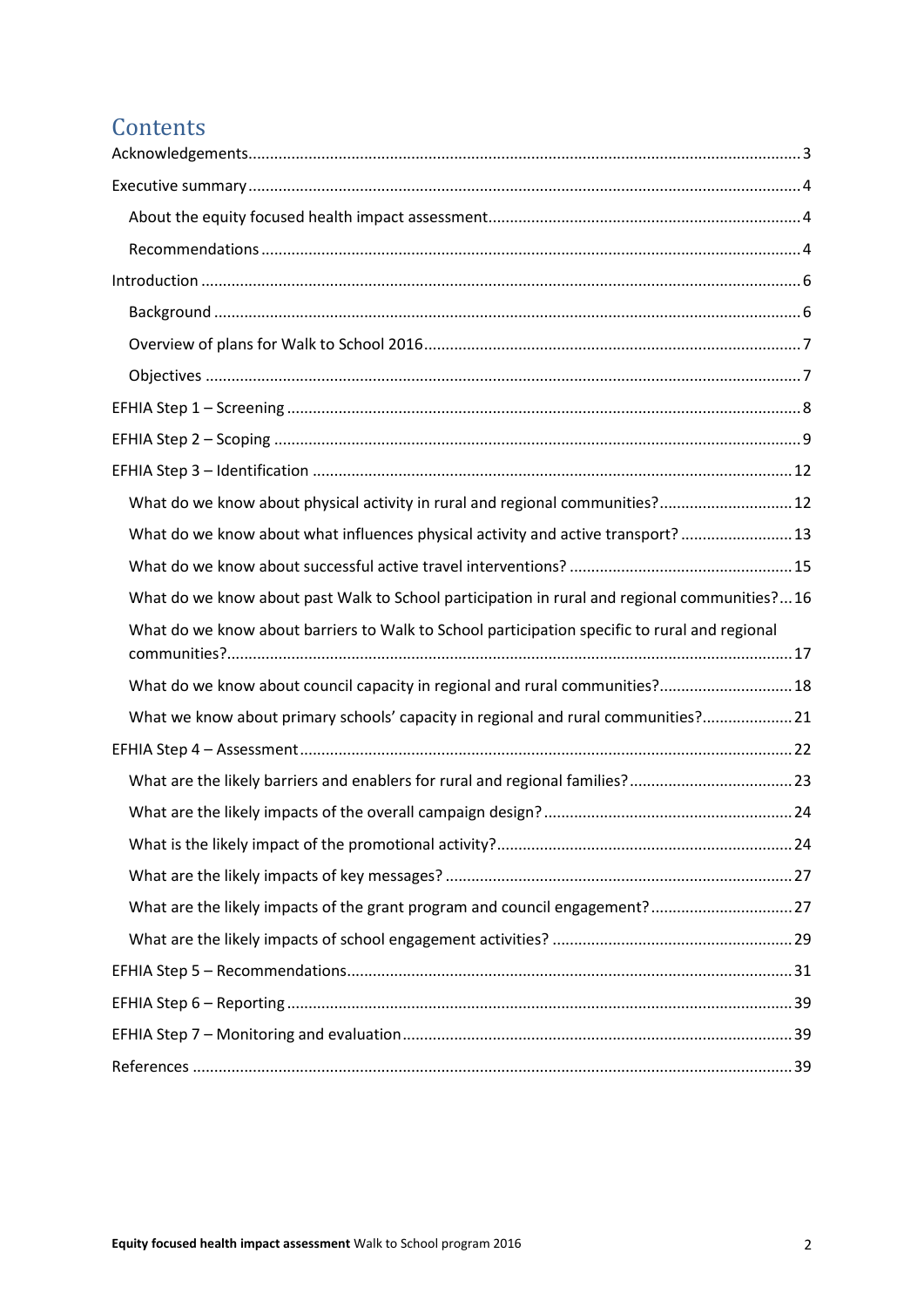# <span id="page-3-0"></span>**Acknowledgements**

VicHealth acknowledges and thanks the following people and organisations for their time and expertise on this project:

- Caroline Amirtharajah, City of Ballarat
- Vicki Bradley, South Gippsland Shire Council
- Jaala Freer, Mitchell Shire Council
- Sharon McArthur, Moorabool Shire Council
- Jane Potter, Heart Foundation
- Ben Rossiter, Victoria Walks
- Janine Harfield, Wimmera Health Care Group
- Jane McCracken, Sunraysia Community Health Services
- Andrea Sloane, Mildura Rural City Council

This report was written by Kerryn O'Rourke, Kellye Hartman, Maya Rivis and Rayoni Nelson, with input from members of the project group, Candice McKeon, Cassie Nicholls and Sarah Posner.

HIA training and expert support was provided by Katie Hirono, Fiona Haigh and Ben Harris-Roxas from the Centre for Health Equity Training, Research and Evaluation (CHETRE), University of New South Wales.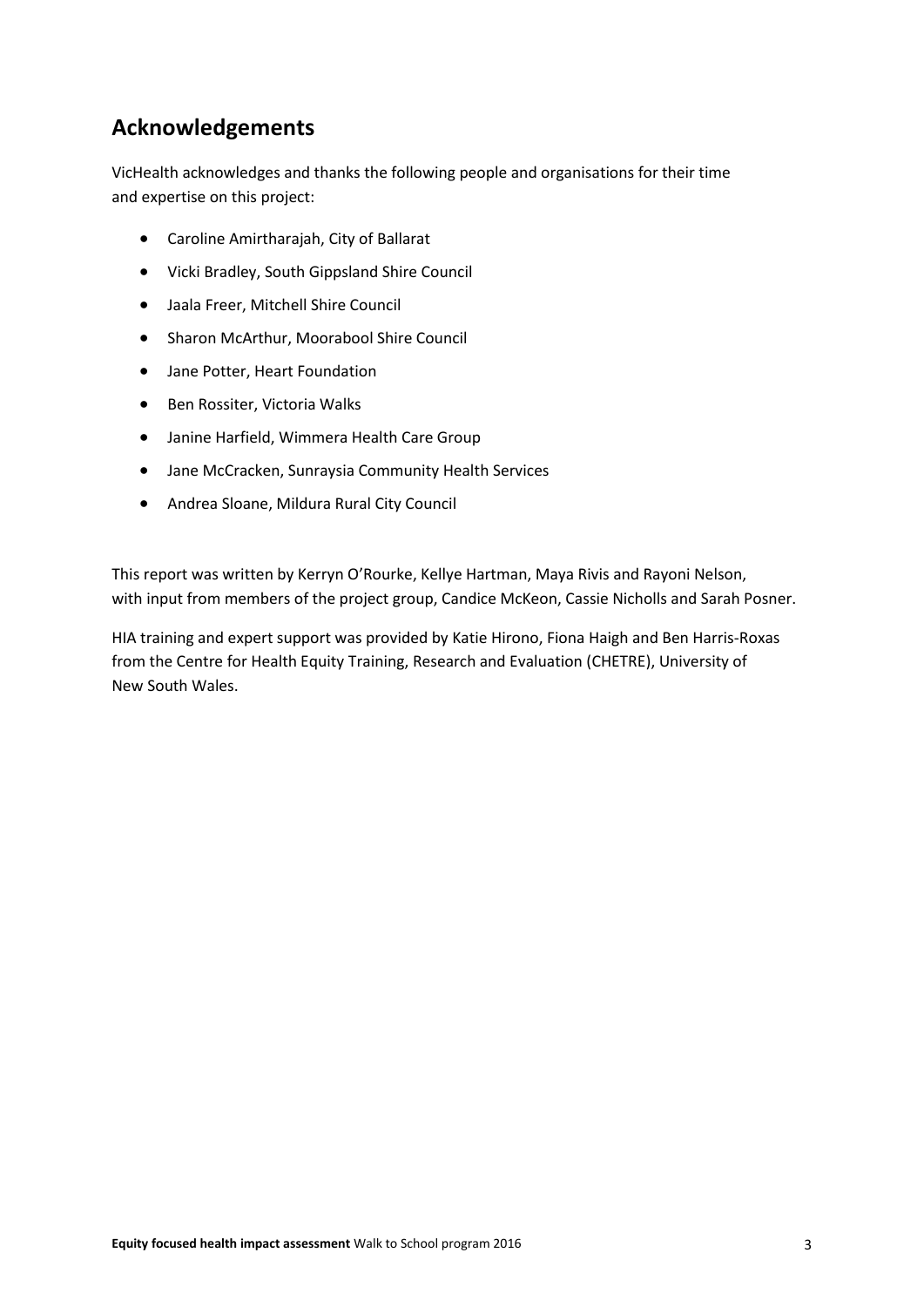# <span id="page-4-0"></span>**Executive summary**

## <span id="page-4-1"></span>**About the equity focused health impact assessment**

Health equity is the notion that everyone should have a fair opportunity to attain their full health potential and that no one should be disadvantaged from achieving this potential if it can be avoided.

VicHealth has a strong focus on addressing health inequities and works to improve health and wellbeing by reducing health inequities through the community.

Equity focused health impact assessments (EFHIA) use a structured assessment methodology to prospectively:

- determine the potential differential impacts of a policy or practice on health and the distribution of these impacts with reference to specific groups or populations (in this case people in rural and regional communities); and
- assess whether the differential impacts are inequitable.

This EFHIA was undertaken to determine how the proposed Walk to School 2016 program would be accessible for rural and regional communities, particularly whether the program marketing/promotions, design and delivery would make the campaign accessible to rural and regional families so that these families would have the opportunity to benefit from the campaign.

This EFHIA did not explore differential outcomes of the proposed Walk to School 2016 program and this will need to be investigated as part of future evaluation activities.

The EFHIA process was led by VicHealth and informed by a range of stakeholders from rural and regional local councils, schools and relevant non-government organisations. The EFHIA process was undertaken between July 2015 and February 2016 in time to inform decision-making for the design and implementation of Walk to School 2016.

## <span id="page-4-2"></span>**Recommendations**

The EFHIA identified possible impacts of the proposed Walk to School 2016 and made a number of priority recommendations under four separate themes which aim to improve accessibility for rural and regional communities.

- 1. Strengthen integrated approach
	- a. Enhance social infrastructure planning car parking, walking buddies, walk maps, involvement of older students in a leadership capacity. Potentially use social media to support and promote all these.
	- b. Align enhancing social infrastructure planning with other, complementary work on infrastructural changes conducive to walking.
	- c. Look at what can be realistically and effectively achieved in a month, and link into bigger plans and strategies of councils.
	- d. Align and frame with other community goals not only physical activity. Align/leverage/link: How does Walk to School help councils to achieve their other objectives?
- 2. Strengthen research and evaluation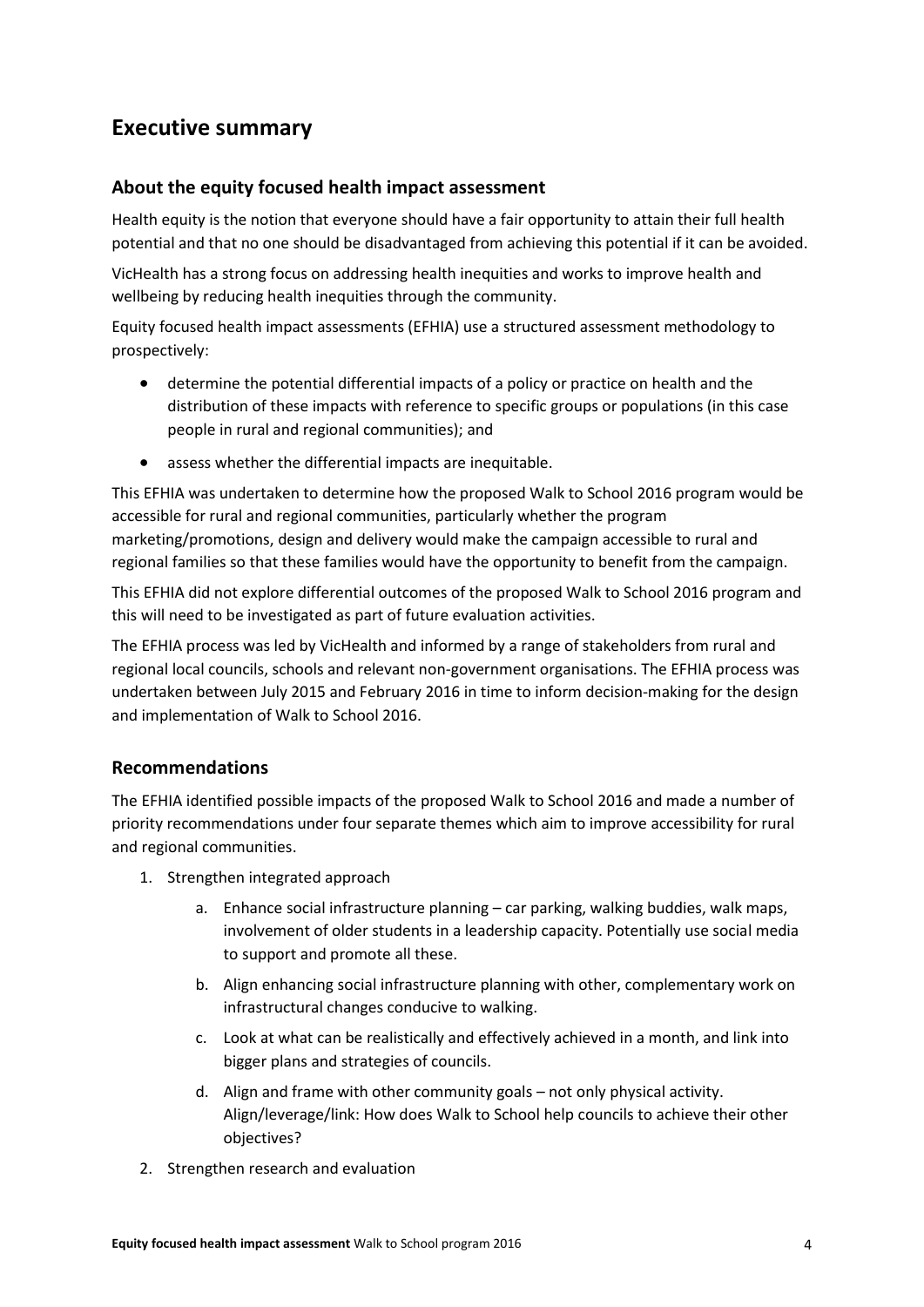- a. Make equity goals explicit and do further research and targeting of population sub-groups with reduced access to the program in rural/regional areas.
- b. Incorporate walking and other active transport indicators in VicHealth indicators.
- c. Collect or advocate for better outcomes data.
- 3. Strengthen advocacy
	- a. Develop best-practice guidelines such as tools and case studies for councils (and schools).
- 4. Increase flexibility and adaptability
	- a. Open the funding to health organisations, or open funding to councils to partner with health services too. They can work with councils who have more limited capacity.
	- b. Provide incentives for partnership.
	- c. Keep the Walk to School program flexible so that it can be tailored by and for communities.

The recommendations and priority actions will be considered by VicHealth and inform adjustments and changes to the campaign design in 2016 and future years.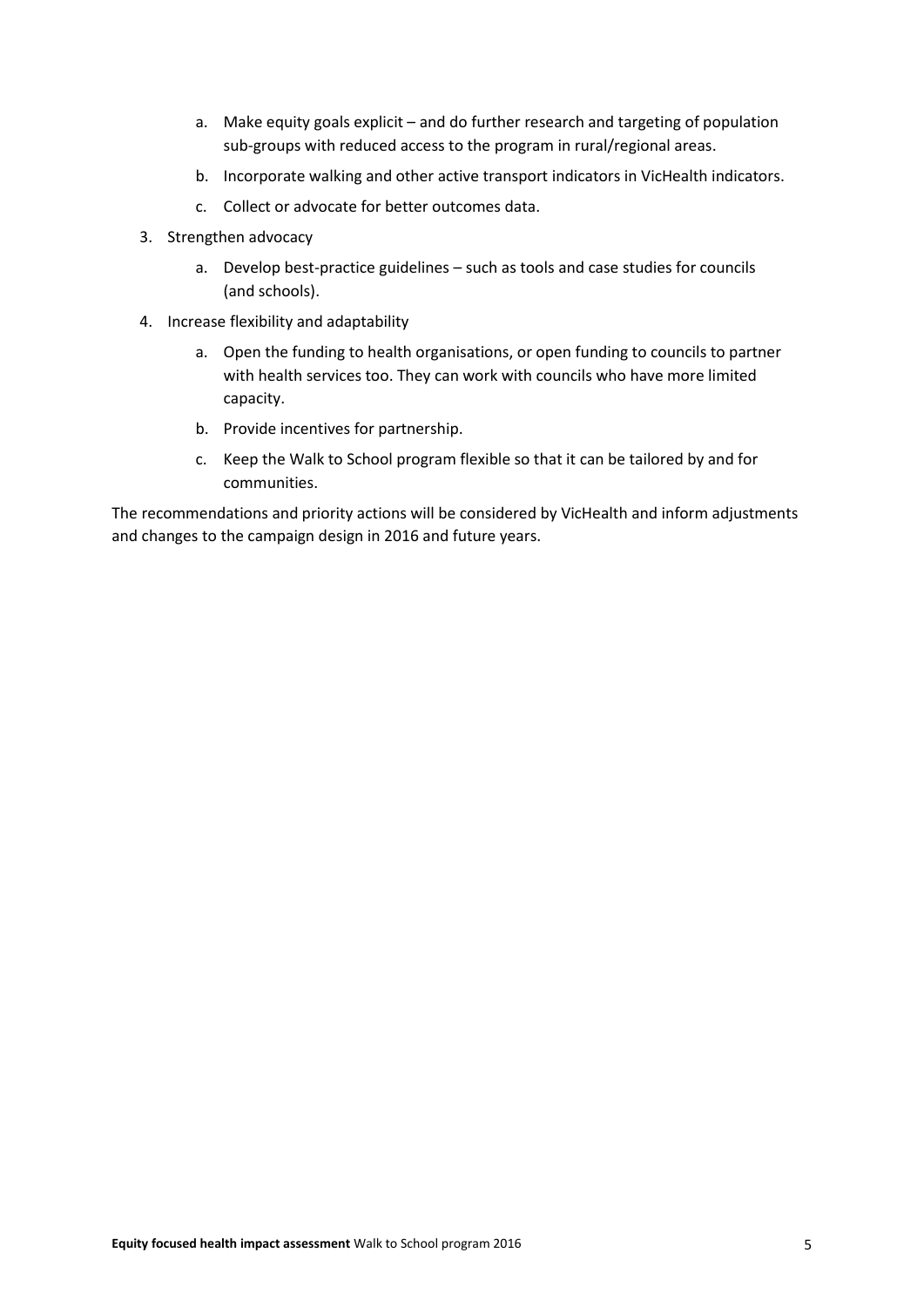## <span id="page-6-0"></span>**Introduction**

This equity focused health impact assessment (EFHIA) was conducted by a VicHealth team participating in health impact assessment learning by doing training at Centre for Health Equity Training, Research and Evaluation, part of the UNSW Australia Centre for Primary Health Care and Equity.

An EFHIA is a systematic assessment of the potential differential impacts of a proposal or program on people's health. The purpose of an EFHIA is to influence a decision-making process about the future design and implementation of the proposal, with the aim of promoting health equity (Mahoney, Simpson et al 2004).

An EFHIA includes the following seven steps:

- 1. Screening: determining whether the EFHIA is feasible and likely to be useful
- 2. Scoping: determining the focus, research questions and plan for the EFHIA
- 3. Identification: collection of information relevant to research questions, for assessment of differential health impacts
- 4. Assessment: identification and assessment of differential impacts
- 5. Recommendations: formulation of recommendations for the proposal to better promote health equity
- 6. Reporting: document and disseminate findings to decision-makers, affected communities and other stakeholders
- 7. Monitoring and evaluation: changes that occur as a result of the EFHIA.

This EFHIA has assessed rural and regional accessibility of the upcoming VicHealth Walk to School 2016 program (positive and negative) for the purpose of making adjustments and changes to its design for the promotion of health equity.

## <span id="page-6-1"></span>**Background**

The Walk to School program is a statewide program designed to increase active travel to and from school by primary school-aged children. It has been implemented by VicHealth, in the month of October each year since 2006. Since 2013, VicHealth has provided grants to Victorian local councils to deliver Walk to School in their local area.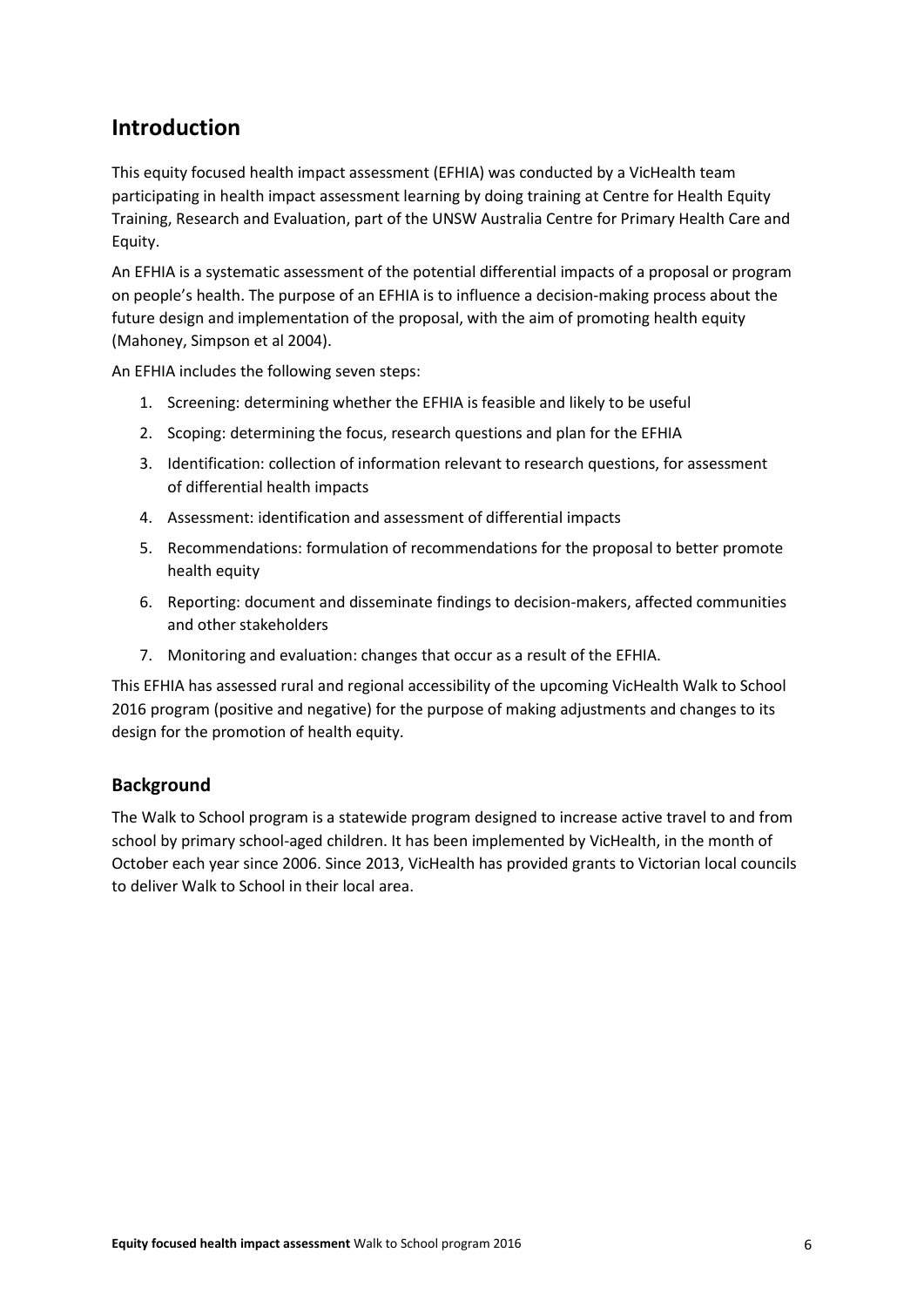## **Overview of plans for Walk to School 2016**

To provide context to the assessment process, the following outlines the key activity streams proposed to be delivered as part of the Walk to School 2016 campaign:

- **Local Government Area (LGA) grants program** grants of up to \$10k offered to all Victorian councils to deliver local promotional, school engagement and active travel activities. Anticipated 60–65 grants to be distributed.
- **School engagement** direct email communications, free collateral and links to relevant resources, prizes for highest participation. Anticipated 650 – 750 schools to be engaged.
- **Digital assets** website (key engagement platform for councils and schools), app (engagement option for individuals/families).
- **Sports/corporate partnerships** to increase reach of campaign messages and support campaign delivery through the provision of ambassadors for media activities and prizes for students and schools.
- **Stakeholder engagement** liaison with stakeholders (key players in active travel, children's health and wellbeing) to leverage other initiatives and tools; development and distribution of campaign toolkit to support stakeholders to promote the campaign through their owned channels.
- **Promotions through owned, earned and paid media** social media (Facebook and Twitter); program of PR and media relations including ambassador engagement and workplace engagement program targeting large employers across metro and rural/regional areas; modest paid media spend focusing on digital advertising and some regional print advertisements.
- **Research and evaluation strategy** program of data collection, carer and stakeholder surveys to measure the reach and impact of the campaign including attitudinal and behaviour change outcomes.

## <span id="page-7-0"></span>**Objectives**

This EFHIA aims to:

- determine how the proposed Walk to School 2016 program would be accessible for rural and regional communities, in particular, whether the program marketing/promotions, design and delivery would make the campaign accessible to rural and regional families so that these families would have the opportunity to benefit from the campaign.
- identify opportunities to improve accessibility of the program to rural and regional families.
- monitor and evaluate the extent to which the recommendations are implemented.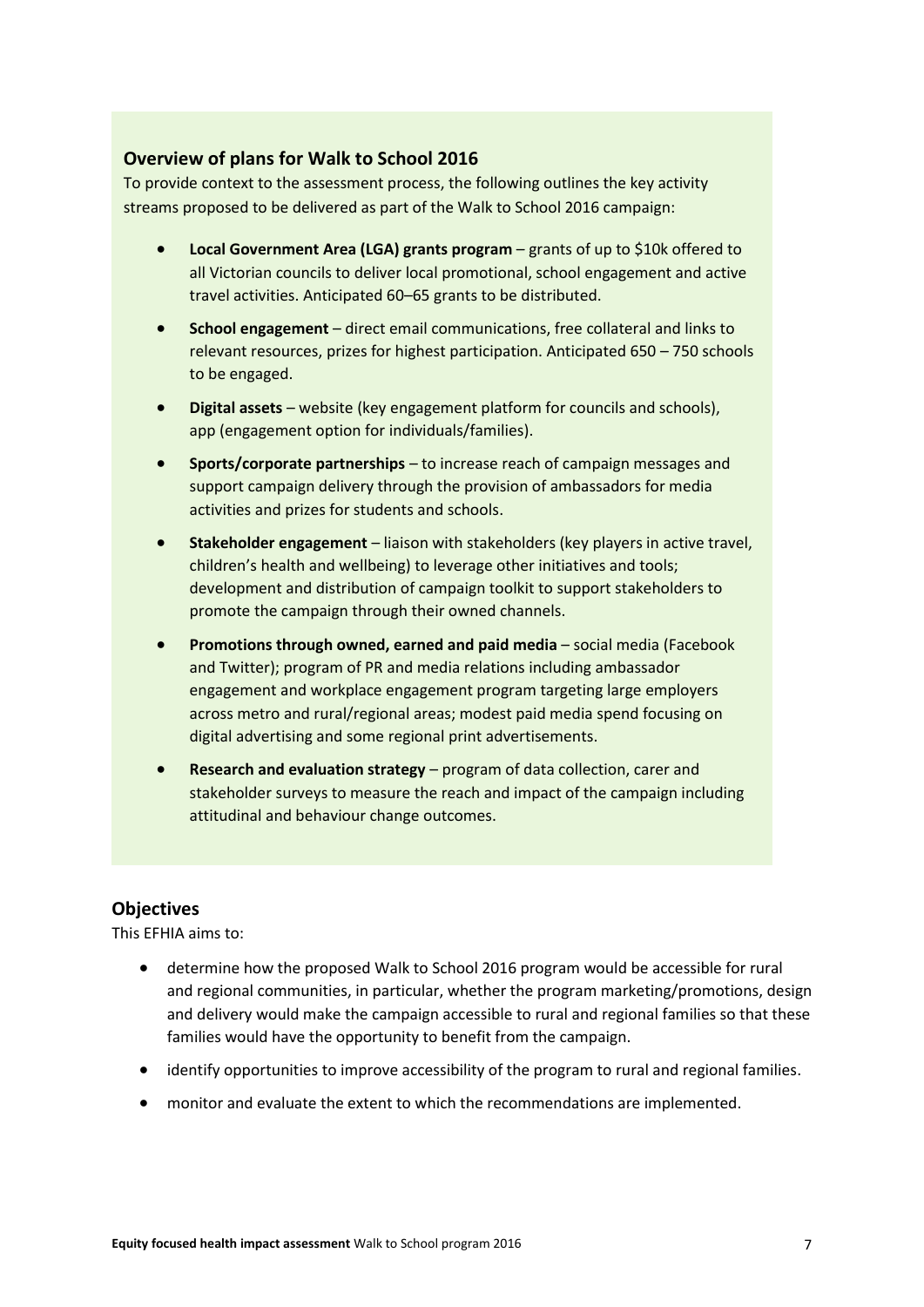# <span id="page-8-0"></span>**EFHIA Step 1 – Screening**

The 'screening' step was undertaken by the VicHealth internal working group to determine the rationale, suitability and feasibility of undertaking an EFHIA for Walk to School 2016.

Screening is based on a series of questions or activities that interrogate the proposal and its potential or actual links to equity and to the goals of reducing inequalities in health.

The following was considered during the screening step:

- target population(s) for Walk to School
- the potential links between Walk to School and health
- key stakeholders of Walk to School
- equity dimensions of Walk to School
- opportunities for changes to be made to Walk to School.

At the conclusion of the screening step it was recommended that an EFHIA be undertaken as there was uncertainty about the accessibility to and health impact of Walk to School. It was determined that there would be benefits to identifying opportunities to adjust Walk to School to improve accessibility and health impacts.

It was determined that a rapid to intermediate EFHIA was feasible, and that the EFHIA should aim to be conducted between July 2015 and February 2016, in time to influence decision-making for the design and implementation of Walk to School 2016.

A range of internal and external stakeholders were identified to participate in the EFHIA including**:**

- Internal stakeholders Walk to School Project Manager (on EFHIA working group), Manager of Campaigns, Executive Manager of Communications, Executive Manager of Programs, Principal Program Officer Physical Activity (on EFHIA working group), CEO.
- External stakeholders Rural and regional local councils, schools, Victoria Walks and the Heart Foundation Equity Advisor and Walking program manager.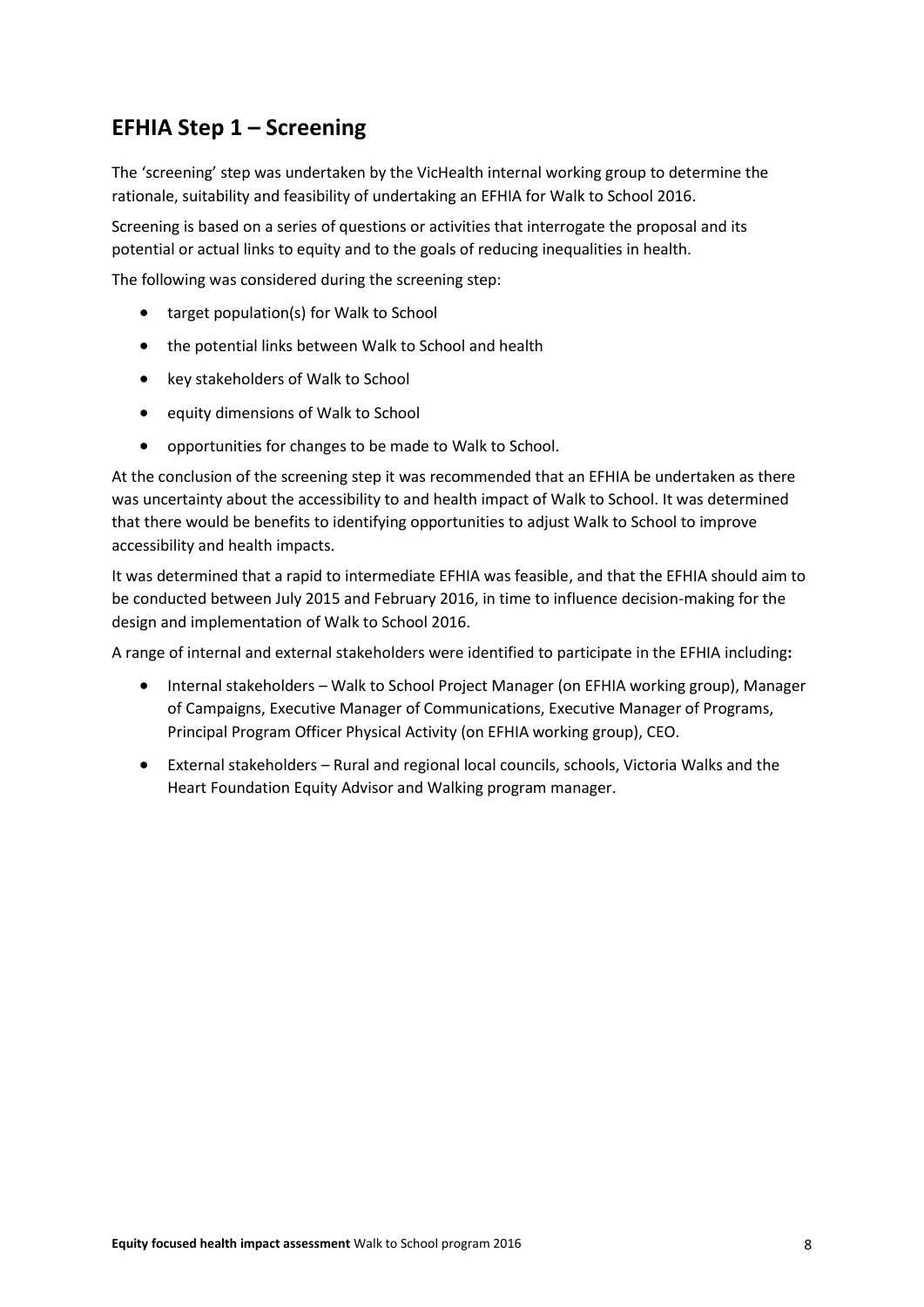# <span id="page-9-0"></span>**EFHIA Step 2 – Scoping**

The 'scoping' step within an EFHIA consists of three components:

- 1. Establishing the scope and nature of the specific EFHIA and being clear about exactly what is to be done, at what level and in what time frame.
- 2. Identifying individuals to be responsible for each aspect of the work.
- 3. Other project management aspects (timing, budget, planning and reporting).

The scoping step was undertaken by the internal working group and considered focusing on a range of population groups including children and families on a low income, Aboriginal children and their families, children with disabilities and their families, children and families from CALD backgrounds and rural and regional children and families. A variety of determinants known to influence participation in children's active travel were also considered when deciding on scope. These included parental fear, distance from home to school, time and walkability of neighbourhoods.

Due to a range of factors, the group focused this EFHIA on rural and regional accessibility of the Walk to School program. These factors included:

- time and resource constraints that meant a broad EFHIA focusing on a number of population groups and/or many health determinants would not be feasible.
- Knowledge of some key research findings that indicated regional and rural communities may experience greater levels of disadvantage compared to metropolitan communities, including:
	- o The Victorian Public Health and Wellbeing Plan 2015–19 states that particular attention to regional and rural communities is needed as people living in regional and rural Victoria do not enjoy the same level of health and wellbeing as other Victorians.
	- o According to the Health and Wellbeing Status of Victoria 2015–19, 'Younger children in rural areas were more likely to meet guidelines than children in metropolitan areas', however 'people living in regional and remote areas of Australia are generally less physically active than those living in metropolitan areas'.
	- o Evidence indicates that active transport choices walking and cycling instead of driving – contribute to individual achievement of recommended physical activity levels, and that high levels of persistent physical activity participation among children are correlated with adult levels of activity.

The project group acknowledged that differential outcomes were beyond the scope of this EFHIA and would need to be investigated as part of future EFHIA/evaluation activities. Instead, the group agreed to focus this EFHIA on whether participation in the Walk to School 2016 campaign would be accessible to rural and regional families – in particular, whether the program marketing/promotions, design and delivery would make the campaign accessible to rural and regional families so that these families would have the opportunity to benefit from the campaign.

Table 1 lists the EFHIA research questions in relation to existing conditions, potential impacts, indicators and data sources.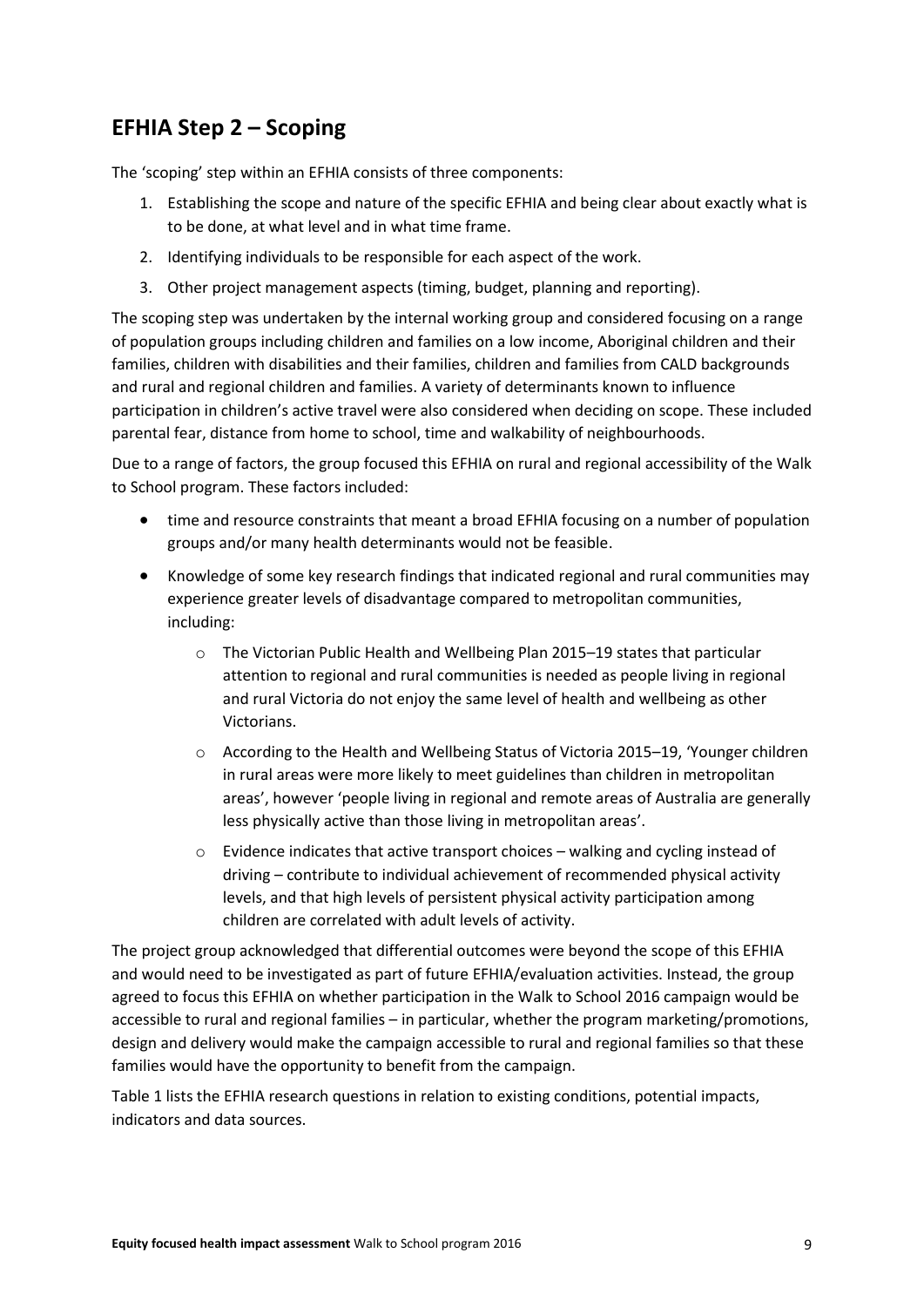#### **Table 1. Research questions, indicators and data sources**

| <b>Existing conditions research</b><br>questions                                                                                        | <b>Impact research questions</b>                                                                                                                                                                          | <b>Indicators</b>                                                                                                                                                                                                                                                                                                               | Data sources                                                                                                                                                                                                                                                               |
|-----------------------------------------------------------------------------------------------------------------------------------------|-----------------------------------------------------------------------------------------------------------------------------------------------------------------------------------------------------------|---------------------------------------------------------------------------------------------------------------------------------------------------------------------------------------------------------------------------------------------------------------------------------------------------------------------------------|----------------------------------------------------------------------------------------------------------------------------------------------------------------------------------------------------------------------------------------------------------------------------|
| What is the association between<br>geographic location of household<br>and children's participation in past<br>Walk to School programs? | What are the potential barriers to<br>participation in Walk to School for<br>regional/rural families?                                                                                                     | Geographic status of<br>$\bullet$<br>LGA/postcode<br>Parental fear<br>$\bullet$<br>Distance to school<br>٠<br>Infrastructure<br>$\bullet$<br>Time pressures/rushing among<br>parents of primary aged children<br>Walkability<br>$\bullet$<br><b>Employment status</b>                                                           | VicHealth Indicators<br>$\bullet$<br>VicHealth Health Equity evidence<br>review<br>2014 Walk to School parents'<br>survey<br>2014 Walk to School council<br>survey<br>VicHealth Parental fear research<br>Potentially additional focus<br>groups/online survey if required |
|                                                                                                                                         | What is the potential impact of<br>promotional/marketing activities<br>(advertising, social media, media<br>and promotion through networks)<br>on access to Walk to School by<br>regional/rural families? | attitudes and social norms among<br>$\bullet$<br>regional/rural parents<br>reach of promotional activities<br>$\bullet$<br>into regional areas<br>appropriateness of promotional<br>$\bullet$<br>activities in regional areas<br>access to internet among parents<br>$\bullet$<br>of primary aged children in<br>regional areas | 2014 Walk to School parents'<br>$\bullet$<br>survey<br>Past Walk to School media, social<br>media, paid media<br>reach/performance                                                                                                                                         |
|                                                                                                                                         | What is the potential impact of key<br>messages/calls to action on access<br>to Walk to School by regional/rural<br>families?                                                                             | attitudes and social norms among<br>regional/rural parents<br>appropriateness of key messages<br>$\bullet$<br>for regional areas                                                                                                                                                                                                | 2014 Walk to School parents'<br>$\bullet$<br>survey<br>2014 Walk to School school survey<br>$\bullet$<br>2014 Walk to School council<br>$\bullet$<br>survey<br>message testing report 2015                                                                                 |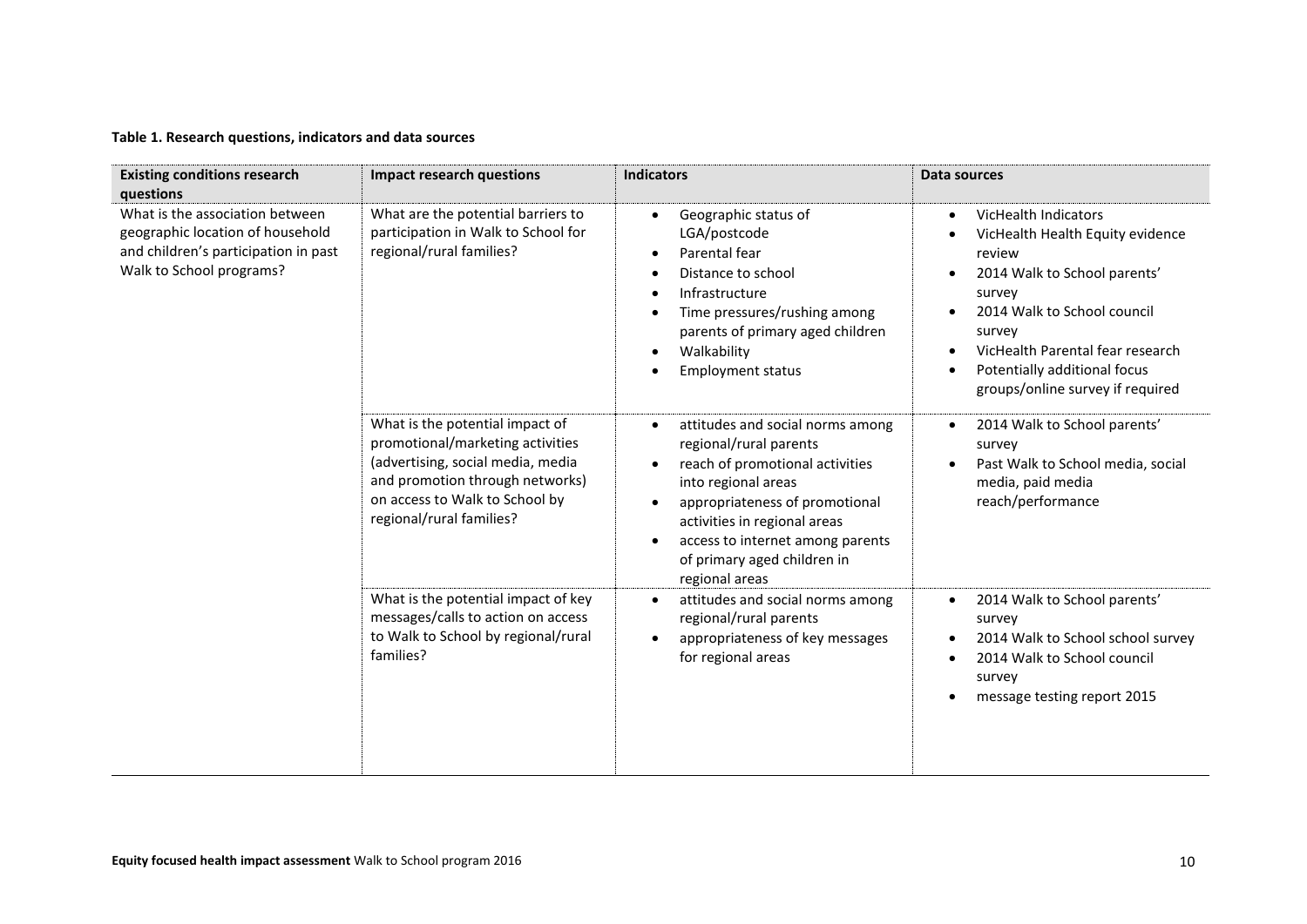| What is the current capacity of<br>regional/rural councils to<br>deliver/implement active travel<br>campaigns/programs at a local<br>level? Includes organisational<br>capacity, resources, priorities and<br>environment. | What is the potential impact of the<br>Walk to School grant program on<br>access to Walk to School by<br>regional/rural families? | rural/regional council capacity,<br>resources (staff and funds),<br>priorities and competing agendas<br>uptake of other/competing active<br>travel/health campaigns<br>Municipal Health and Wellbeing<br>Plans – presence of active travel<br>priority<br>rural/regional infrastructure<br>impact of rural/regional council<br>actions on decisions/<br>behaviours/choices of parents in<br>rural areas | 2014 Walk to School parents'<br>$\bullet$<br>survey<br>2015 Walk to School council<br>survey (possibly build in extra<br>organisational capacity questions)<br>Past Walk to School media grant<br>evaluations<br>Municipal Health and Wellbeing<br>Plans |
|----------------------------------------------------------------------------------------------------------------------------------------------------------------------------------------------------------------------------|-----------------------------------------------------------------------------------------------------------------------------------|---------------------------------------------------------------------------------------------------------------------------------------------------------------------------------------------------------------------------------------------------------------------------------------------------------------------------------------------------------------------------------------------------------|----------------------------------------------------------------------------------------------------------------------------------------------------------------------------------------------------------------------------------------------------------|
| What is the current capacity of<br>regional/rural schools to<br>deliver/implement active travel<br>campaigns/programs at a school<br>level? Includes organisational<br>capacity, resources, priorities and<br>environment. | What is the potential impact of<br>school engagement activities on<br>access to Walk to School by<br>regional/rural families?     | rural/regional school capacity<br>impact of schools on<br>decisions/behaviours/choices of<br>parents in rural areas<br>uptake of other/competing active<br>travel/health campaigns<br>Presence of active travel as school<br>priority/Achievement Program<br>priority                                                                                                                                   | 2014 Walk to School parents'<br>survey<br>2014 Walk to School council<br>survey<br>2014 Walk to School school survey<br>literature about other school<br>based campaigns/ participation<br>Achievement Program<br>registrations                          |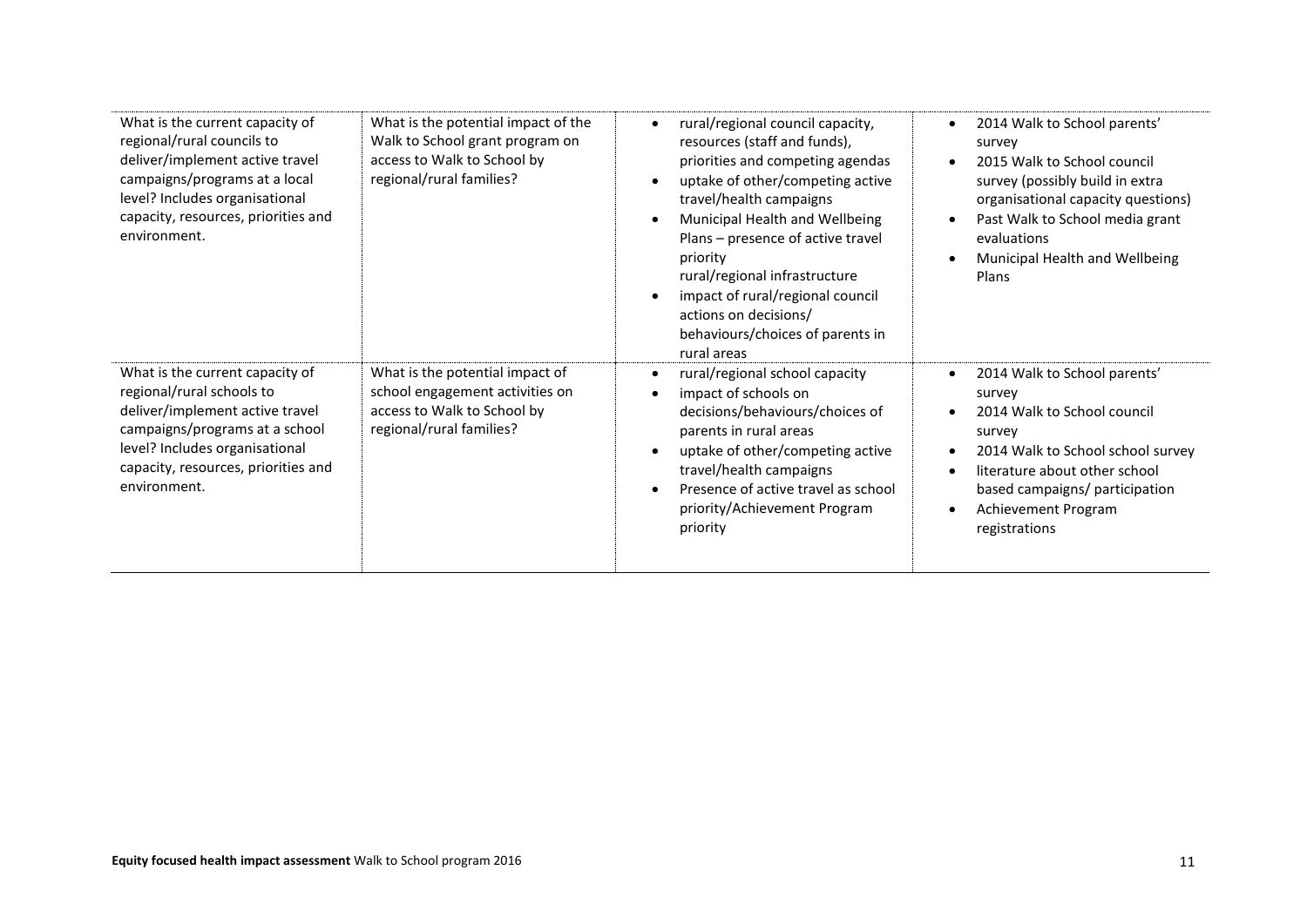# <span id="page-12-0"></span>**EFHIA Step 3 – Identification**

The 'identification' step of an EFHIA involves collecting information (data and evidence) to identify the potential and/or actual impacts of the proposal.

The specific questions developed in the identification step included:

- 1. What do we know about physical activity in rural and regional communities?
- 2. What do we know about what influences physical activity and active transport?
- 3. What do we know about successful active travel interventions?
- 4. What do we know about past Walk to School participation in rural and regional communities?
- 5. What do we know about barriers to Walk to School participation specific to rural and regional communities?
- 6. What do we know about council capacity in regional communities?
- 7. What do we know about primary school capacity in regional and rural communities?

The suggested assumptions and answers developed for each of the specific questions developed during the identification step (by VicHealth and stakeholders) are detailed below.

## <span id="page-12-1"></span>**What do we know about physical activity in rural and regional communities?**

- 1. Adults in rural and regional areas may have lower levels of physical activity compared to people in metropolitan areas or major cities:
	- a. More adults in outer regional and remote Australia are obese (31 per cent) than those in major cities (23 per cent).<sup>1</sup>
	- b. A higher proportion of adults in outer regional and remote parts of Australia (43 per cent) did no exercise compared with those who lived in major cities (36 per cent). The availability and accessibility to sporting and public transport facilities may encourage more people to participate in recreational physical activity and these facilities are less readily available in rural areas.<sup>2</sup>
	- c. Likelihood of meeting physical activity recommendations has been shown to decrease with remoteness and area-level socioeconomic disadvantage in Australian adults.<sup>3</sup>
	- d. In general, Australians who are more socially advantaged are more likely to be regularly physically activity. Typically, social disadvantage is indicated by measures such as a low level of education, low income, low occupational status, or living in a socioeconomically disadvantaged neighbourhood.<sup>4</sup>

1

<sup>1</sup> ABS, 2011, *Overweight and Obesity in Adults in Australia: A Snapshot, 2007–08* (cat. no. 4842.0.55.001) – released 27/05/2011

<sup>2</sup> National Rural Health Alliance (2011). Fact Sheet 26: Physical Activity in Rural Australia, accessed 6/11/15 at <http://ruralhealth.org.au/content/fact-sheet-26-physical-activity-rural-australia>

<sup>3</sup> Australian Bureau of Statistics. (2013b). Australian Health Survey: Physical Activity, 2011–12. Canberra: Australian Bureau of Statistics.

<sup>4</sup> Deakin University 2015, *Evidence Review: Addressing the social determinants of inequities in physical activity and related health outcomes*, p.5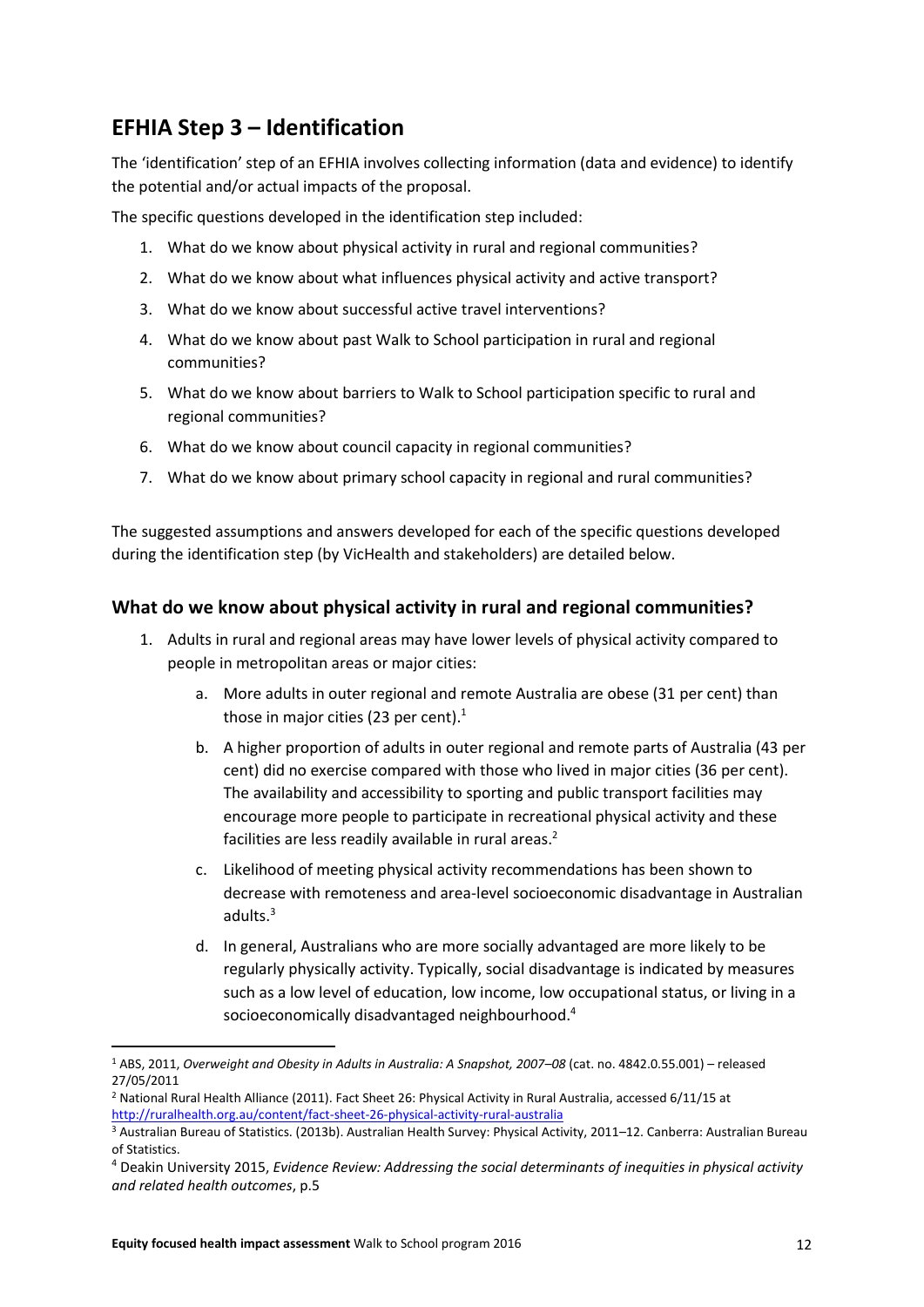- 2. However, physical activity levels among children may not be linked to rurality or disadvantage:
	- a. Proportion of Australian children aged 2–17 years meeting physical activity recommendations does not change across levels of remoteness. 5
	- b. Among youth, Victorian data showed no association of either family or neighbourhood social disadvantage with active commuting to school among children.<sup>6</sup>
	- c. Socioeconomic status may have some impact on physical activity levels, however the evidence is not clear:
		- i. 'There are mixed theories on the impact of socioeconomic status and participation in physical activity by children … Research conducted by Spinks et al. (2006) found that children from low-income families were more likely to walk or cycle for transport. Salmon et al. (2005) also found that children attending schools in low socioeconomic areas were more likely to walk to school than those in high socioeconomic areas. Similar results were noted in a South Australian study (Harten and Olds 2004).' 7
		- ii. Feedback from external stakeholders suggests status may have some impact on physical activity levels, however the evidence is not clear: it is possible that locally the social disadvantaged would be the students actively commuting to school more regularly as it is their only means of transport (no family, petrol too expensive, no money for the bus, parents still in bed and the children get themselves to school).

## <span id="page-13-0"></span>**What do we know about what influences physical activity and active transport?**

- 1. Active travel levels are influenced by a range of factors, including traffic, infrastructure and safety:
	- a. Transport-related physical activity is strongly linked to urban features, including street connectivity and proximity to facilities, and such features are related to neighbourhood disadvantage in complex ways across locations.<sup>8</sup>
	- b. Social norms may influence parental decisions on whether their child walks or cycles to school, or is driven there instead<sup>9 10</sup>. Observing others engaging in particular

1

<sup>5</sup> Australian Bureau of Statistics. (2013). Australian Health Survey: Physical Activity, 2011–12. Canberra: Australian Bureau of Statistics.

<sup>6</sup> Timperio, A., Ball, K., Salmon, J., Roberts, R., Giles-Corti, B., Simmons, D., . . . Crawford, D. (2006). Personal, family, social, and environmental correlates of active commuting to school. American Journal of Preventive Medicine, 30(1), 45–51. <sup>7</sup> Drummond, M. J.N., Drummond, C. E., Dollman, J., and Abery, L. 'Physical activity from early childhood to adolescence: a literature review of issues and interventions in disadvantaged populations', *Journal of Student Wellbeing.* December 2010, Vol. 4(2), 17–31. Page 22

<sup>8</sup> Turrell, G., Haynes, M., Wilson, L. A., & Giles-Corti, B. (2013). Can the built environment reduce health inequalities? A study of neighbourhood socioeconomic disadvantage and walking for transport. Health Place, Jan (19), 89–98. <sup>9</sup> McMillan, T. E. (2005). Urban form and a child's trip to school: the current literature and a framework for future research. Journal of Planning Literature, 19(4), 440–456.

<sup>&</sup>lt;sup>10</sup> Mitra, R. (2013). Independent Mobility and mode choice for school transportation: a review and framework for future research. Transport Reviews, 33(1), 21–43. doi: 10.1080/01441647.2012.743490.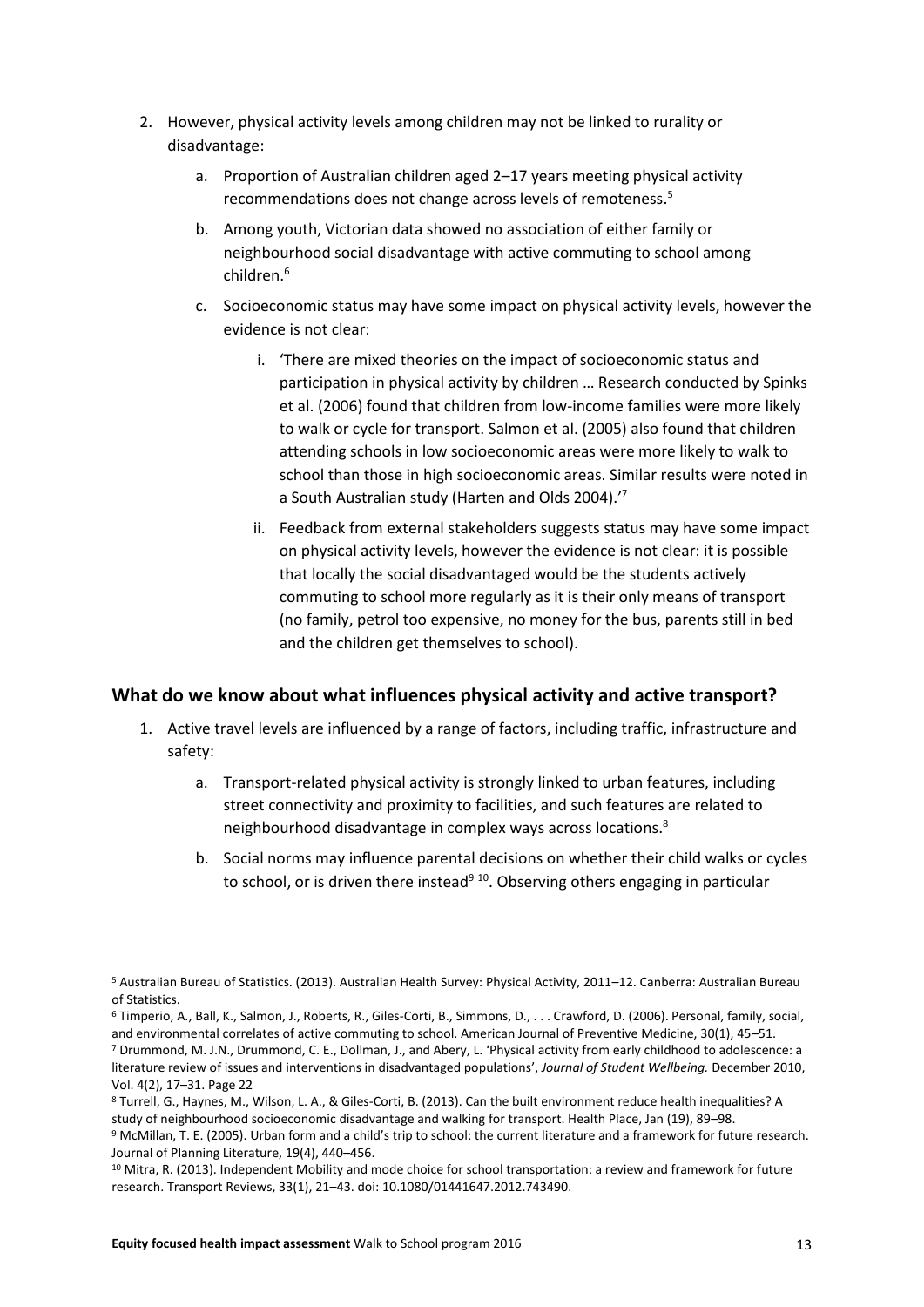physical activity behaviours may help shape the perception that these are normative or desirable behaviours, and hence encourage the same behaviour in others.<sup>11</sup>

- c. Factors associated with children's increased active transportation to and from school are shorter walkable distances between home and school.<sup>12</sup>
- d. Community environments and often those in the most disadvantaged neighbourhoods – are not conducive to safe, pleasant walking.<sup>13</sup>
- e. Certain development patterns such as a lack of sidewalks, long distances to schools and the need to cross busy streets  $-$  discourage walking and cycling.<sup>14</sup>
- 2. There are specific barriers to physical activity that affect rural and regional communities. However, these communities vary greatly within their own geographic region and across the state and don't all share the same experience, environment and social factors:
	- a. 'Barriers and challenges faced by rural residents in undertaking physical activity ... include lack of time, confidence and motivation to engage in physical activity, as well as limited transport to sporting facilities and events … Other barriers are cultural. They include the belief that 'rural work' provides sufficient physical activity so that it is not necessary to pursue physical activity during leisure hours. Other barriers to physical activity are related to the lower socioeconomic status of rural residents, making them less able to afford sporting equipment and fees. Rural residents also have less access to healthcare professionals who can potentially provide support and encouragement for participation in physical activity.' 15
	- b. Local context-specific data is required for each geographic location. Experts caution against generalising findings from other countries or even states and localities to the Victorian context.<sup>16</sup>
	- c. External stakeholders noted that almost all reports aggregate rural and regional data and acknowledge that it would be useful to look at differences in physical activity rates in rural versus regional areas.
	- d. External stakeholders noted that access to sporting and recreational facilities varies across council areas. For example, Horsham is regarded as the 'Capital of the Wimmera' and has access to various sporting and recreational facilities including gyms. This is not the case for the smaller surrounding towns. Due to the size of the town, the majority of the population drives from A to B and parks very close to (if not at the front door of) the final destination.

<sup>11</sup> Deakin University 2015, *Evidence Review: Addressing the social determinants of inequities in physical activity and related health outcomes*, p.11

<sup>12</sup> Chillón, P., Evenson, K., Vaughn, A., & Ward, D. (2011). A systematic review of interventions for promoting active transportation to school. International Journal of Behavioral Nutrition and Physical Activity, 8(1), 10.

<sup>13</sup> Ball, K., Salmon, J., Giles-Corti, B., & Crawford, D. (2006). How can socioeconomic differences in physical activity among women be explained? A qualitative study. Women & Health, 41(1), 93–113.

<sup>14</sup> Sallis, J. F., & Glanz, K. (2006). The role of built environments in physical activity, eating, and obesity in childhood. The Future of Children, 16(1), 89–108. doi: 10.1353/foc.2006.0009

<sup>15</sup> National Rural Health Alliance (2011). *Fact Sheet 26: Physical Activity in Rural Australia*, accessed 6/11/15 at <http://ruralhealth.org.au/content/fact-sheet-26-physical-activity-rural-australia>

<sup>16</sup> Deakin University 2015, *Evidence Review: Addressing the social determinants of inequities in physical activity and related health outcomes*, p.7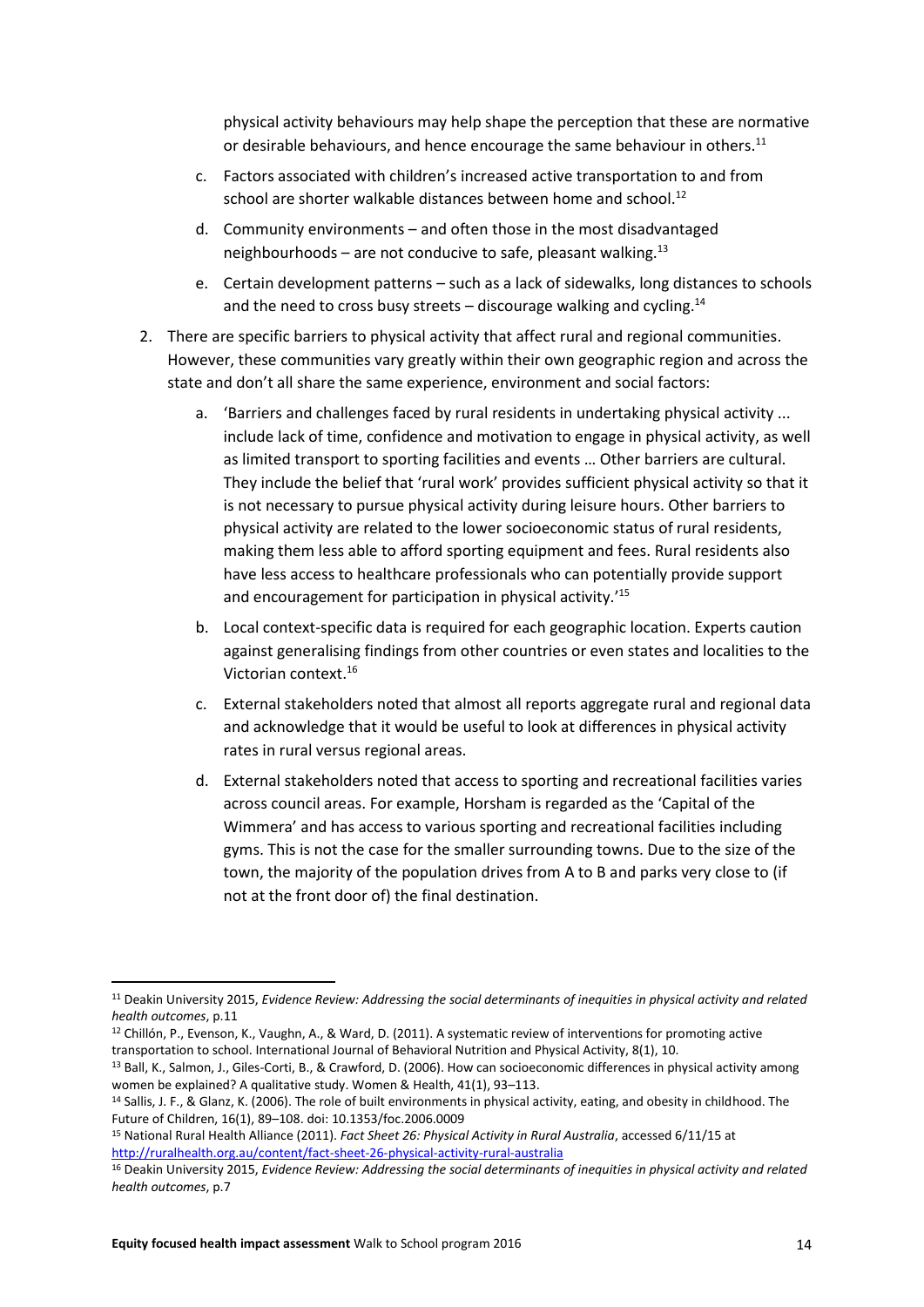## <span id="page-15-0"></span>**What do we know about successful active travel interventions?**

- 1. Interventions that are specific, combine communications, programs and infrastructure, involve a range of stakeholders and are locally relevant are more likely to be successful:
	- a. Interventions tend to be more effective if they aim to increase active transport to school specifically, rather than target broader health outcomes, and if they are multi-setting (involving parents, schools and local communities) rather than singlesetting initiatives.<sup>17</sup>
	- b. Community-based walking events aimed at increasing walking rates are moderately effective in increasing physical activity, but only when they are combined with broader support such as provision of community walking maps and signage for routes, local newspaper articles and newsletters and capacity-building within local government.<sup>18</sup>
	- c. Successful intervention approaches for promoting increased walking and cycling include traffic calming methods, the creation of multi-use trails (walking, cycling), road closures or restrictions on use, road user charges (tolls: see also economic instruments), cycling infrastructure and the creation of safe routes to school.<sup>19</sup>
	- d. Given that rural communities are heterogeneous in terms of size, culture and types of barriers faced, a recent rural study commissioned by Health Promotion Queensland strongly concluded that [health promotion] strategies and interventions need to take into consideration the local environment and circumstances, rather than using a one size fits all approach.<sup>20</sup>
- 2. A systematic review of programs for promoting active transport, such as walking to school across the United States, Australia and the United Kingdom indicated that the characteristics of effective programs included use of policy and events to achieve change.<sup>21</sup>
	- a. Research shows that caregiver perceptions of few other children in the neighbourhood walking to and from school,<sup>22</sup><sup>23</sup> as well as beliefs regarding the social acceptability of this behaviour,<sup>24 25</sup> 26 significantly inhibit this form of active

<sup>&</sup>lt;sup>17</sup> Chillón, P., Evenson, K., Vaughn, A., & Ward, D. (2011). A systematic review of interventions for promoting active transportation to school. International Journal of Behavioral Nutrition and Physical Activity, 8(1), 10.

<sup>&</sup>lt;sup>18</sup> World Health Organization (2009). Interventions on Diet and Physical Activity: What Works. Summary Report. Geneva. <sup>19</sup> Deakin University 2015, *Evidence Review: Addressing the social determinants of inequities in physical activity and related health outcomes*, p.18

<sup>20</sup> National Rural Health Alliance (2011). *Fact Sheet 26: Physical Activity in Rural Australia*, accessed 6/11/15 at <http://ruralhealth.org.au/content/fact-sheet-26-physical-activity-rural-australia>

<sup>&</sup>lt;sup>21</sup> Chillón, P., Evenson, K. R., Vaughn, A. and Ward, D. S. (2011), 'A systematic review of interventions for promoting active transportation to school', International Journal Behavioural Nutrition and Physical Activity, Vol. 8 No. 1, pp. 10–27. <sup>22</sup> Chillón, P., Hales, D., Vaughn, A., Gizlice, Z., Ni, A. and Ward, D. S. (2014), 'A cross-sectional study of demographic, environmental and parental barriers to active school travel among children in the United States', International Journal of Behavioral Nutrition and Physical Activity, Vol. 11, No. 1, pp. 61–71.

<sup>&</sup>lt;sup>23</sup> Timperio, A., Ball, K., Salmon, J., Roberts, R., Giles-Corti, B., Simmons, D., Baur, L.A. and Crawford, D. (2006), 'Personal, family, social, and environmental correlates of active commuting to school', American Journal of Preventative Medicine, Vol. 30 No. 1, pp. 45–51.

<sup>&</sup>lt;sup>24</sup> McMillan, T.E. (2007), 'The relative influence of urban form on a child's travel mode to school', Transportation Research Part A, Vol. 41 No.1, pp. 69–79.

<sup>25</sup> Panter, J. R., Jones, A. P., Van Sluijs, E. M. and Griffin, S. J. (2010), 'Attitudes, social support and environmental perceptions as predictors of active commuting behaviour in school children', Journal of Epidemiology and Community Health, Vol. 64 No. 1, pp. 41–48.

<sup>&</sup>lt;sup>26</sup> Schuster, L., Kubacki, K., and Rundle-Thiele, S. (in press), 'Understanding caregivers' intentions for their child to walk to school: Further application of the theory of planned behaviour', Health Marketing Quarterly, Vol. 33 No. 4.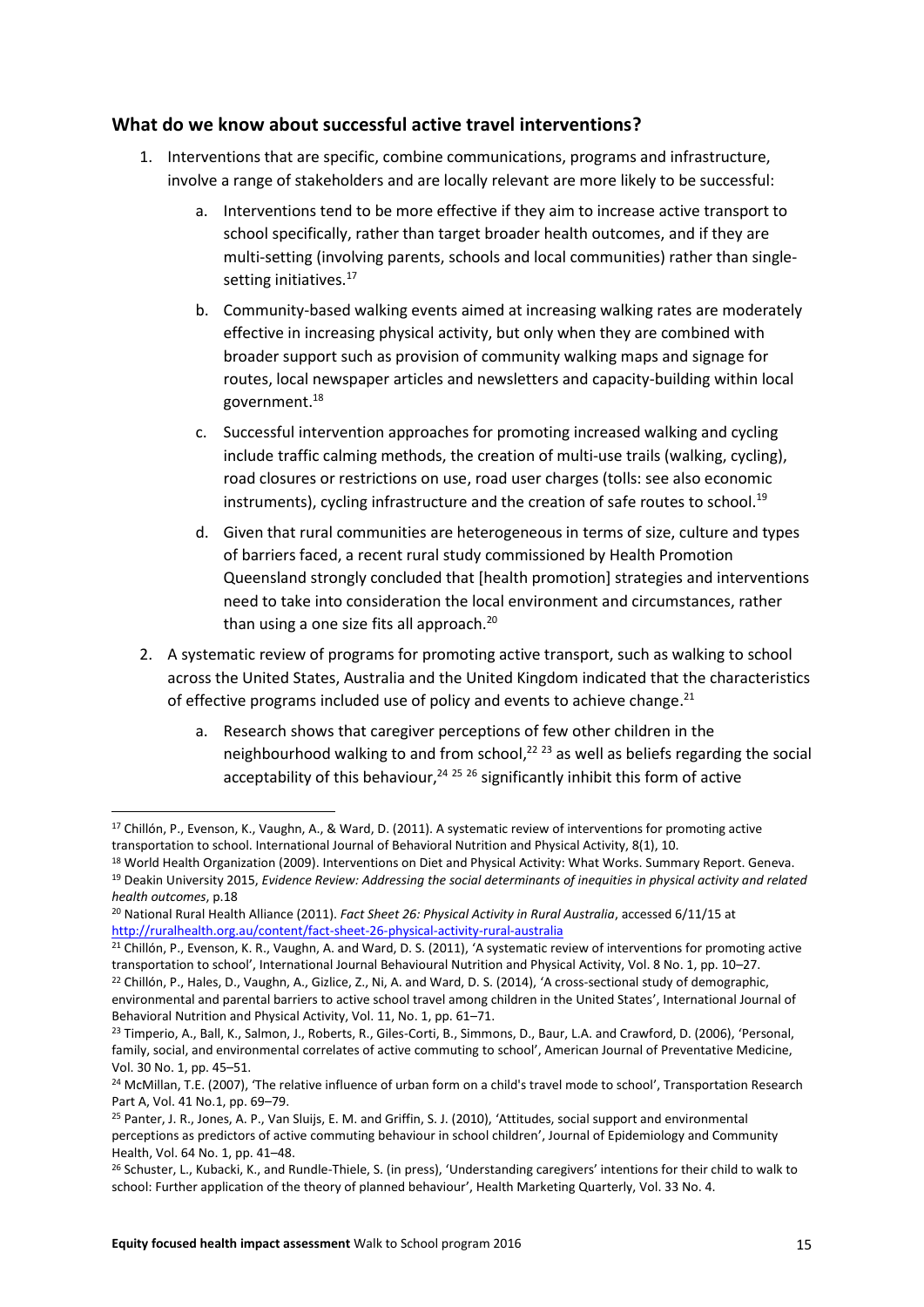transportation. Walking rates could thus be improved through approaches that act upon caregiver perceptions of these descriptive and injunctive social norms respectively. 27

b. Feedback from external stakeholders also indicates that sustained activity and adequate funding are required to make a real change in active travel behaviours, including the promotion of walking options and funding to fix/develop footpaths.

## <span id="page-16-0"></span>**What do we know about past Walk to School participation in rural and regional communities?**

- 1. Across the state, student participation is driven by council and school participation:
	- a. In 2015, 94 per cent of participating schools and 94 per cent of participating students were from funded Local Government Areas (LGAs).<sup>28</sup>
	- b. In 2014, school engagement resulted in 99.6 per cent of total student participation, with only 0.4 per cent of participants attending non-participating schools.<sup>29</sup>
- 2. Of all Victorian rural and regional schools, 39 per cent participated in Walk to School 2015 compared to 29 per cent of all Victorian metro schools.
- 3. About half of the schools that participated in Walk to School 2015 were from rural and regional areas, but only 38 per cent of participating students were from regional and rural areas. Participating students in regional and rural areas walked on average 15 times during October, covering 11 km, compared to 17 walks covering 12 km by metro students (see Table 2).

<sup>27</sup> Lorenc, T., Brunton, G., Oliver, S., Oliver, K. and Oakley, A. (2008), 'Attitudes to walking and cycling among children, young people and parents: A systematic review', Journal of Epidemiology and Community Health, Vol. 62 No.10, pp. 852- 857.

<sup>28</sup> In-house analysis of Walk to School 2015 participation data

<sup>29</sup> In-house analysis of Walk to School 2014 participation data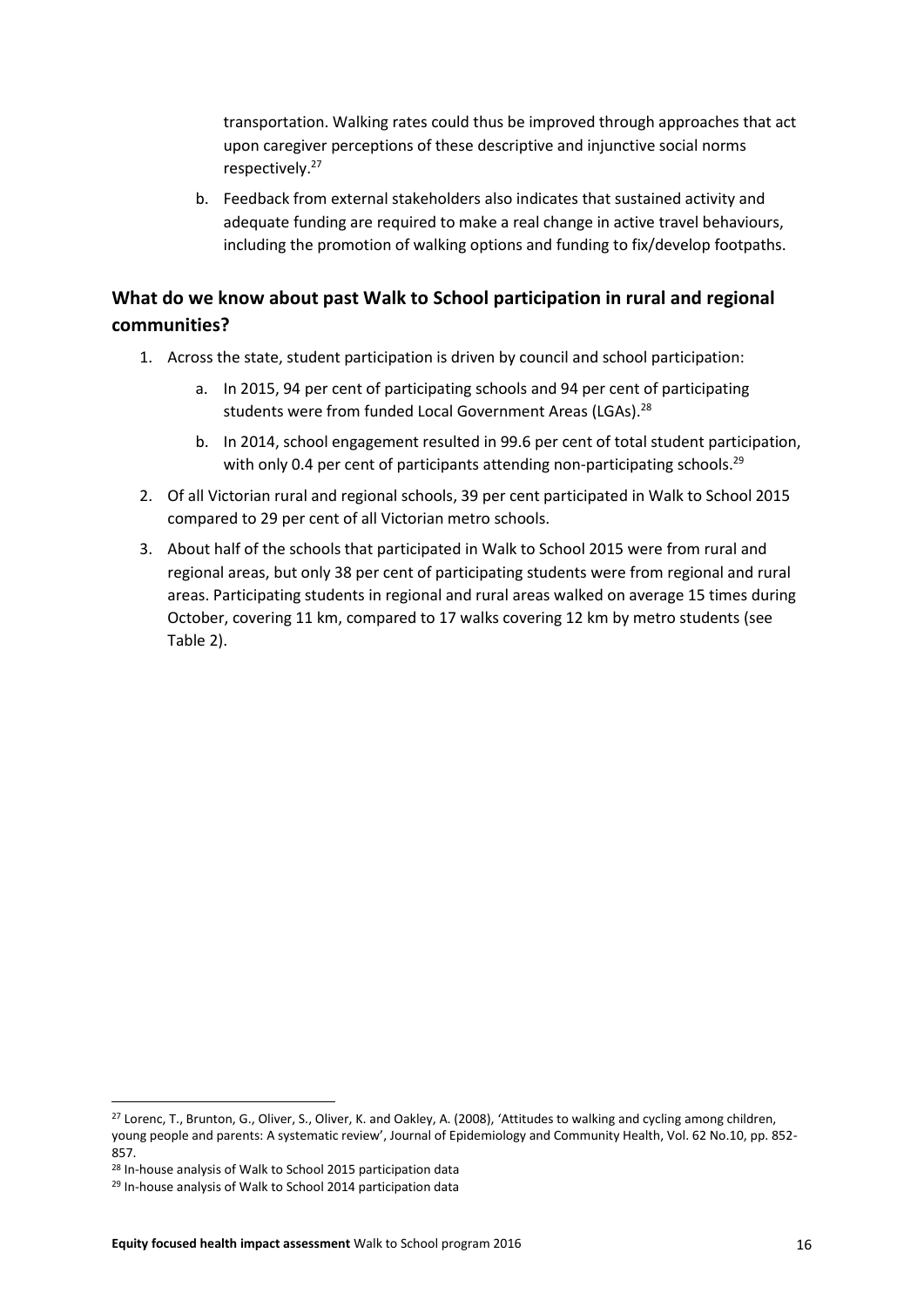**Table 2. 2015 School participation by metro and regional areas**

| 2015 Walk to School results                       | statewide | metro     | rural/regional |
|---------------------------------------------------|-----------|-----------|----------------|
| Participating schools                             | 620       | 304       | 316            |
| New schools                                       | 259       | 106       | 153            |
| Proportion of participating schools#              | 100%      | 49%       | 51%            |
| Participating students                            | 108,997   | 67,059    | 41,938         |
| Proportion of schools                             | 33.12%    | 28.52%    | 39.21%         |
| Proportion of participating students <sup>#</sup> | 100%      | 62%       | 38%            |
| Walks                                             | 1,780,659 | 1,132,767 | 647,892        |
| Walks per student                                 | 16        | 17        | 15             |
| Estimated distance (km)                           | 1,279,745 | 814,427   | 465,317        |
| Estimated distance per student (km)               | 12        | 12        | 11             |
| Participation rate                                | 28.98%    | 28.91%    | 29.10%         |

\* Note: Walk to School participation data should be treated as indicative only, as it is self-reported data # Note: these are proportions of the total, not taking into account different distribution of students/schools in different areas.

- 4. A lower proportion of non-metro councils applied for and received Walk to School grants compared to metro councils:
	- a. Walk to School grants are offered to all Victorian local governments. In 2014, 52 councils (84 per cent of all metro councils and 54 per cent of all non-metro councils) received grants. In 2015, 61 councils (84 per cent of all metro councils and 73 per cent of all non-metro councils) received grants.<sup>30</sup>

## <span id="page-17-0"></span>**What do we know about barriers to Walk to School participation specific to rural and regional communities?**

- 1. Feedback from external stakeholders indicates that children and families in rural areas face particular barriers to walking to school, including:
	- a. The distance for many children to walk is too far from home, due to preferred schools not being close, children travelling from across or out of town.
	- b. The large expanses of 'nothingness' through which children would have to walk makes walking less appealing: no trees, shade, seats or protection from the weather. Parents are not happy about stopping at 'nothing' as a stop and drop point. Other parents can't drop children off closer to school to walk, because of work commitments and there is a high reliance on the bus.
	- c. The supervision of children if they are dropped off before school is challenging. The school doesn't have the teaching resources to allocate a teacher there each day and the insurance would be a nightmare for the school if they didn't provide supervision in a school-organised event, so there is an attempt to put in place the 'drop and stride'. The school has some great ideas how this can work and parents also want it to work. They would like to do it all year round not just for the month, but it will take a longer period of time to organise than just the lead up to October.

<sup>&</sup>lt;sup>30</sup> In-house analysis of Walk to School 2014 participation data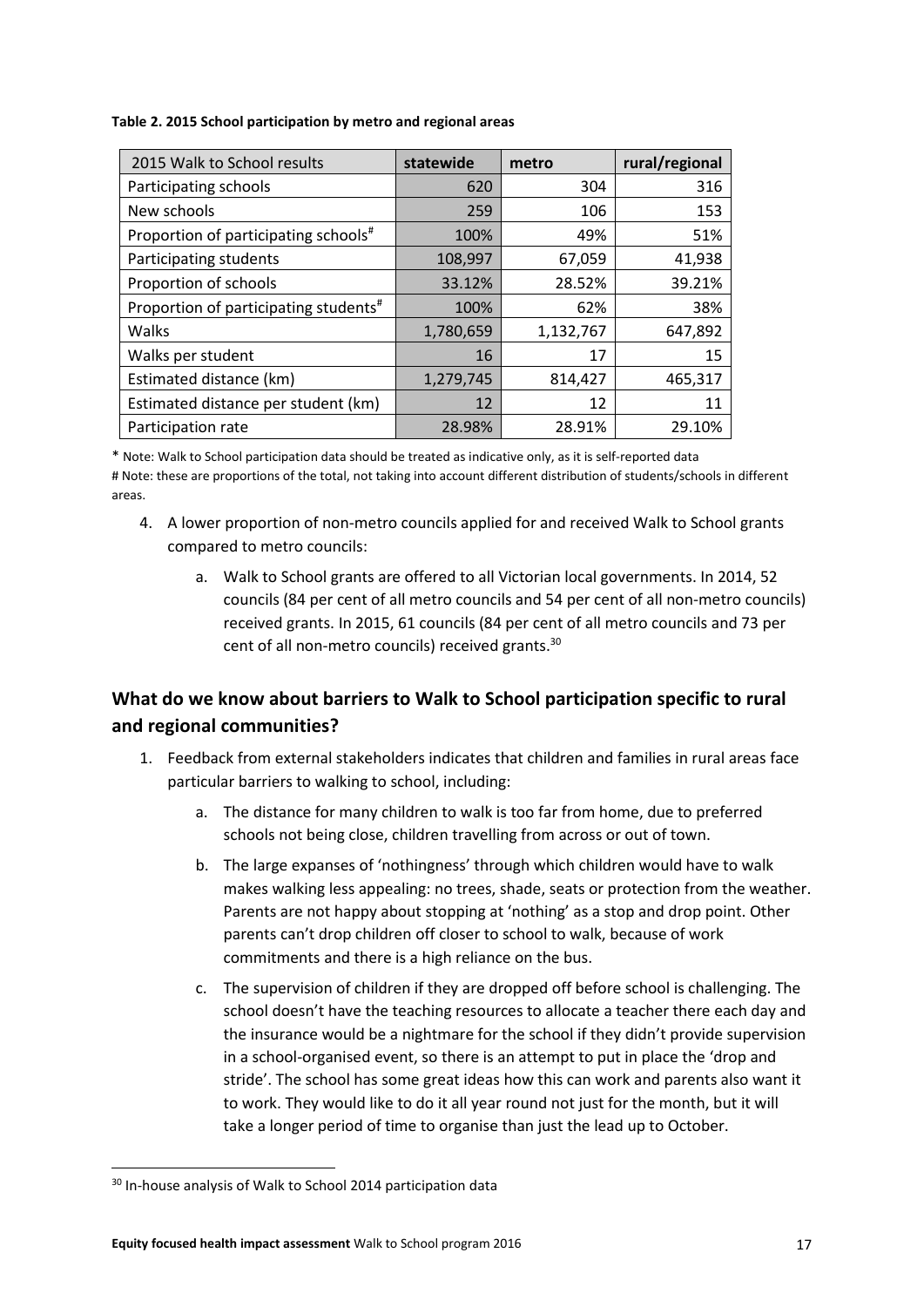- d. Some schools have less than 30 students so don't have teacher capacity to escort walking to drop/pick up points.
- e. Convincing parents that it is okay for their children to walk is one of the biggest hurdles.
- f. 'Drop and stride' initiatives require supervision from school teachers and long term planning. For example, at some schools, parents will utilise the park and walk options during October, but they comment that they look forward to the month ending. Last year when staff dressed in costumes and stood at the park and walk locations, they regularly had parents stop, wind down their car window, ask what we were doing and still drive off once it was explained.
- g. The weather can also be a major factor. While we don't seem to have much rain we do have very hot summers.
- h. Heavy school bags often containing laptops, sports clothes (including shoes) and swimming gear – can be a major factor.
- i. In some cases it is almost a status symbol for parents that they can drop their children at school. Having the capacity and means to get their children to school means the children don't have to look after themselves and get themselves to school.
- j. Some schools commented that, due to the low SES of particular parts of town through which children walk, parents will not let their children walk if they have the potential to be alone. They fear the safety of children is compromised in an area known for crime. Unfortunately for one school, a student was approached by a stranger the month before Walk to School began. This was highly publicised in the press and on radio across the whole community, once again reinforcing the stranger danger component of why parents aren't letting children walk.
- k. Safety issues including lack of footpaths for students to walk along (sometimes due to new estates being established), major roads with lots of trucks, fast speed zones and lack of safe crossing points, dry surroundings, the three cornered jacks (large sharp prickles) that get into shoes and burst bike tyres – concern parents of younger children especially, as well as dogs roaming off leash in rural farming areas scaring children walking past and the need for shade and seats.

## <span id="page-18-0"></span>**What do we know about council capacity in regional and rural communities?**

- 1. Rural councils play a significant role in shaping and servicing the Victorian community:
	- a. Around 61 per cent (48) of Victoria's 79 local council areas are regional or rural (nonmetropolitan).
	- b. Victoria's 38 rural councils are responsible for 79 per cent of Victoria's land area and, in 2011, had a combined population of approximately 704,000 people. $31$
- 2. Rural and regional councils may have smaller or more stretched budgets for infrastructure and/or community health and wellbeing activities:

<sup>31</sup> Rural Councils Victoria[, http://www.ruralcouncilsvictoria.org.au/about/#sthash.tXhv7khq.dpuf,](http://www.ruralcouncilsvictoria.org.au/about/#sthash.tXhv7khq.dpuf) accessed 28 October 2015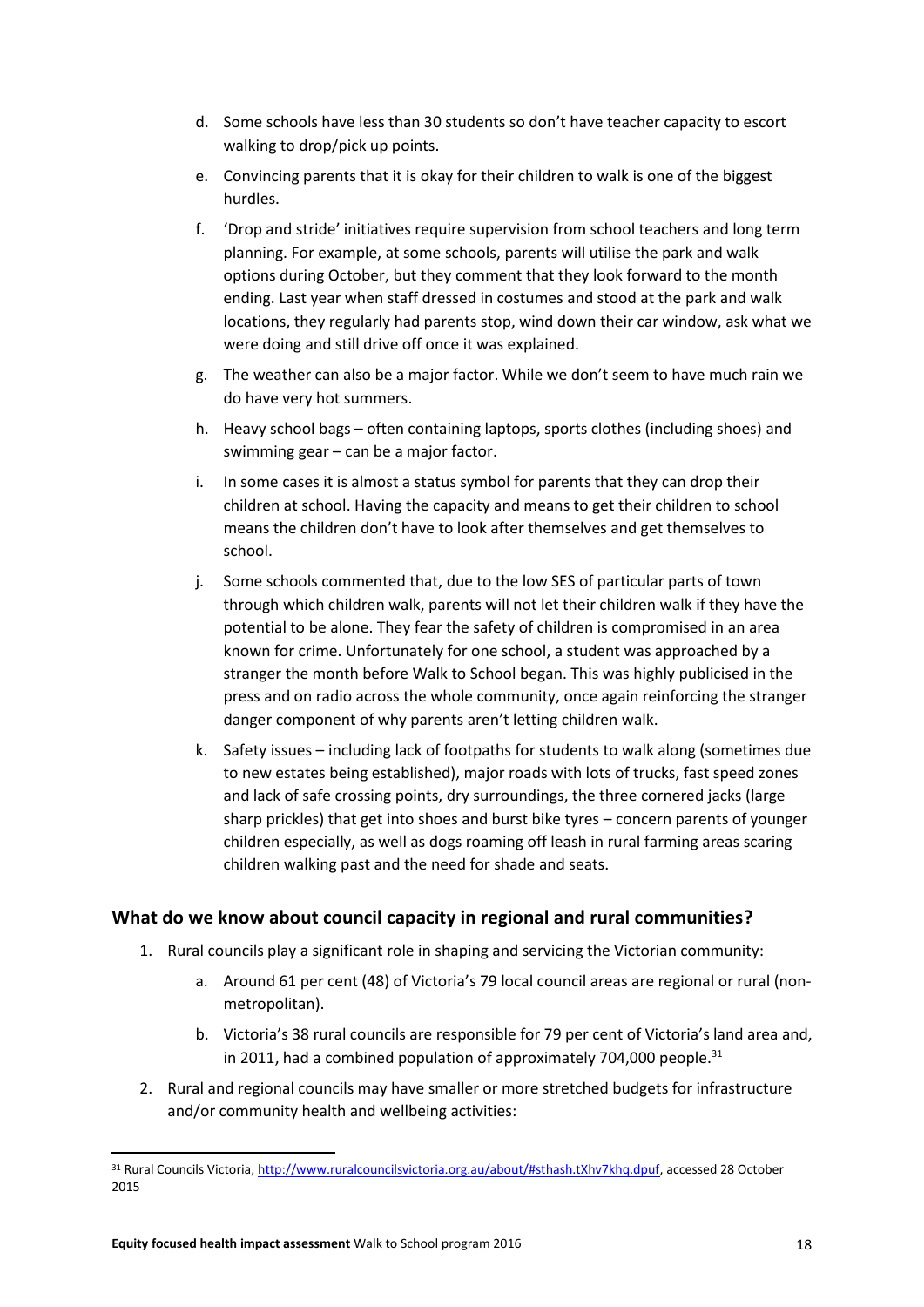- a. Across the state, rate capping will be introduced for the 2016–17 council budgets, which may affect councils' capacity and resources: 'NSW rate caps have devastated the local infrastructure.'<sup>32</sup>
- b. Much of the local infrastructure more directly related to wellbeing and lifestyle is provided through local government … Councils in rural and remote areas, in particular, are among those serving static or declining populations, reducing rate income and putting their financial sustainability at risk. Yet in contrast to cities, these country councils are often required to incur substantial expenses to attract and sustain health services (including doctors) to their towns.<sup>33</sup>
- 3. Rural and regional councils may find Walk to School slightly easier to administer than metropolitan councils:
	- a. Overall, 79 per cent of metropolitan councils and 92 per cent of non-metropolitan councils indicated they found it 'easy' to administer Walk to School 2014; 11 per cent of metropolitan councils and 8 per cent of non-metropolitan councils indicated they found it 'difficult'. 34
- 4. Feedback from external stakeholders indicated that council capacity is limited and partnerships may be required to deliver Walk to School in the future:
	- a. Councils have in the past leveraged relationships with Community Health and Primary Care Partnerships to run Walk to School. Next year there will be no capacity. Council focus is more on enabling the infrastructure around walking and putting strategies in place so the whole of council can work towards creating the supportive environments for active travel across the whole of the community and especially around schools. This is a process that takes a long time and is especially hard when grant funded positions end and there is no focus on public health in the council.
	- b. Funding should be open to Health Organisations as well as councils. For example, one council commented that they 'would not be participating if [their local] Health Care Group's Community Health Coordinator had not originally approached [council] re-partnering on the project. [This council] is the largest council in the region, yet they do not have the capacity to coordinate the program'.<sup>35</sup>
- 5. External stakeholders noted that the grants are not sufficient to support sustained behaviour change:
	- a. 'There needs to be a refocus around what the initiative can do to start the conversation around walking all year. What do schools and local council's and community need to put in place so that students can walk every day of the year? The response to this will be different for each community and for each school, so

<sup>32</sup> MAV media release 20 Oct 2015, State Property Taxes Rise, Dark Side of Rate Capping Revealed, <http://www.mav.asn.au/News/Pages/state-property-taxes-rise-dark-side-of-rate-capping-revealed-20oct15.aspx> accessed

<sup>27</sup> November 2015

<sup>33</sup> National Rural Health Alliance, *Fact Sheet 23 – Measuring the metropolitan-rural inequity* (2010), [http://ruralhealth.org.au/sites/default/files/fact-sheets/Fact-Sheet-23-%20measuring%20the%20metropolitan](http://ruralhealth.org.au/sites/default/files/fact-sheets/Fact-Sheet-23-%20measuring%20the%20metropolitan-rural%20inequity_0.pdf)[rural%20inequity\\_0.pdf](http://ruralhealth.org.au/sites/default/files/fact-sheets/Fact-Sheet-23-%20measuring%20the%20metropolitan-rural%20inequity_0.pdf)

<sup>34</sup> In-house analysis of Walk to School 2014 council survey data

<sup>&</sup>lt;sup>35</sup> Feedback from a rural council involved in the EFHIA process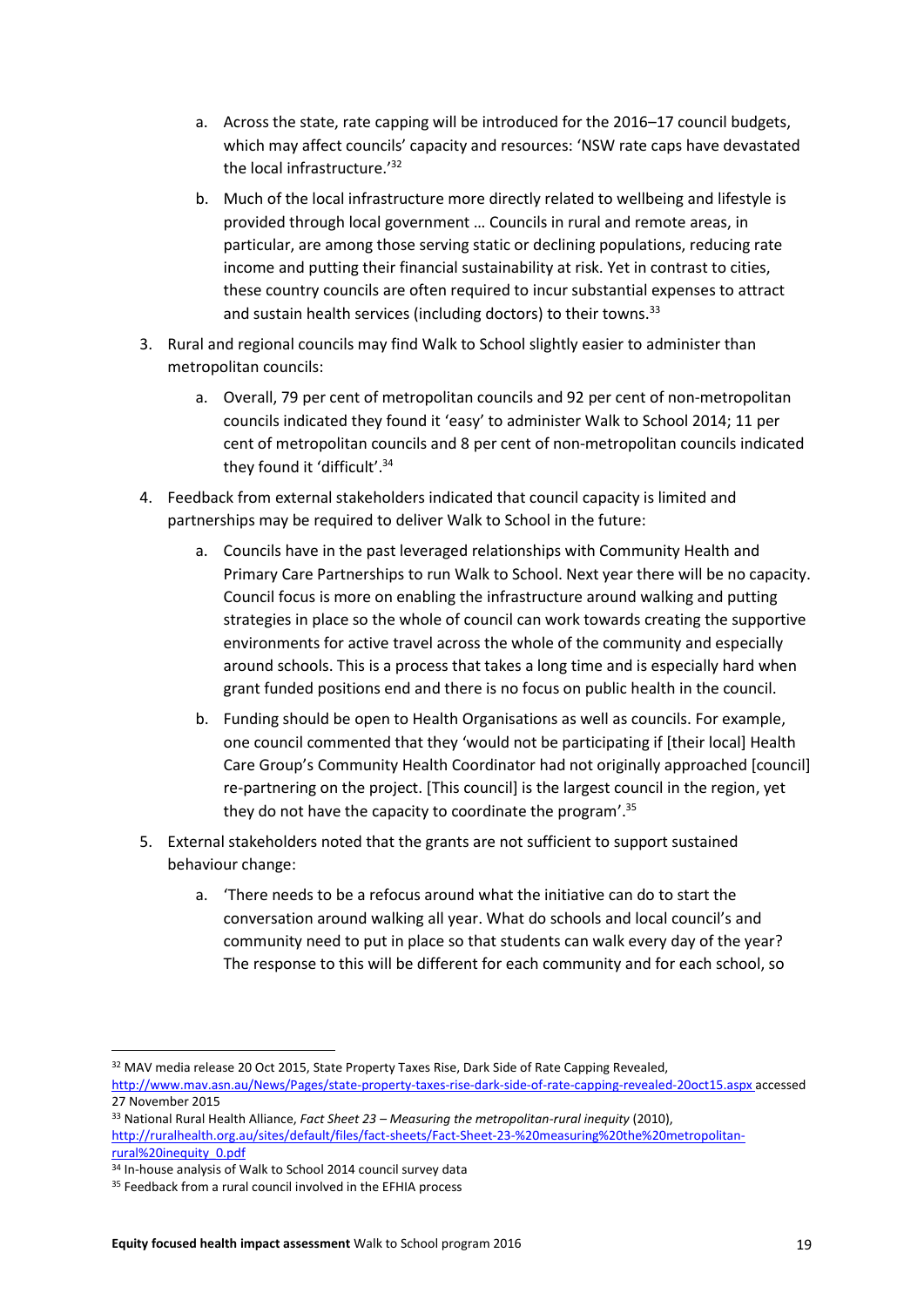there can't be the expectation that \$10,000 and three months will make a difference.' 36

- b. 'The environment [in some rural areas] is hot in summer, mild in winter with strong winds in spring. To consider all for this in the environment to improve walking to school involves multiple departments across Council, including planning and local developers, parks and gardens, environment, water, community development, just to name a few. We can do it, but it needs to be priority and in some cases it won't be until decent equivalent full time staff and funding is put behind it.'<sup>37</sup>
- c. 'The \$10,000 does not cover enough equivalent full time staff to enable substantial work to create the changes needed. It is also difficult to justify the amount of time we use up writing for grants of a small about and then what we can do with the money that will make long term sustainable change.<sup>'38</sup>
- d. 'Feedback from schools this year is that Walk to School month is a great event, however it doesn't offer the opportunity for any long term sustainable change to continue the motivation around walking, it's hard to justify doing this again. With this type of feedback, Council is reluctant to offer equivalent full time staff around it. We have this year tried to do more sustainable work to develop 'drop and stride' zones for interested and targeted schools. The amount of time that it has taken to do this, due to varying needs of schools, has extended well beyond the allotted time in which to spend the funds.<sup>'39</sup>
- 6. External stakeholders noted the need to embed active travel into broader council leadership priorities, strategy and planning:
	- a. 'There needs to be some thought about how active travel priorities are put into community health and wellbeing plans, Integrated Health Promotion plans and those of Primary Care Partnerships and a whole community response. This could be achieved with a grant funded position in local councils that spanned more like a three year period (five would be better). This position needs to be in place before the planning cycles for local government begin (September 2016). They are positions that need to understand the interrelationships between environment and health outcomes and also the impact social determinants of health have on access to education, and health outcomes. They are people who need to understand the local community and how it 'ticks', what the local political scene is and who you need to bring into the fold to get things done.

'Junior positions will not achieve this if they do not have leadership support from the top level, so CEOs and Mayors of Council need to be engaged and motivated to make the necessary changes to the community to increase walking to school.'<sup>40</sup>

<sup>&</sup>lt;sup>36</sup> Feedback from a rural council involved in the EFHIA process.

<sup>&</sup>lt;sup>37</sup> Feedback from a rural council involved in the EFHIA process.

<sup>38</sup> Feedback from a rural council involved in the EFHIA process.

<sup>&</sup>lt;sup>39</sup> Feedback from a rural council involved in the EFHIA process.

<sup>40</sup> Feedback from a rural council involved in the EFHIA process.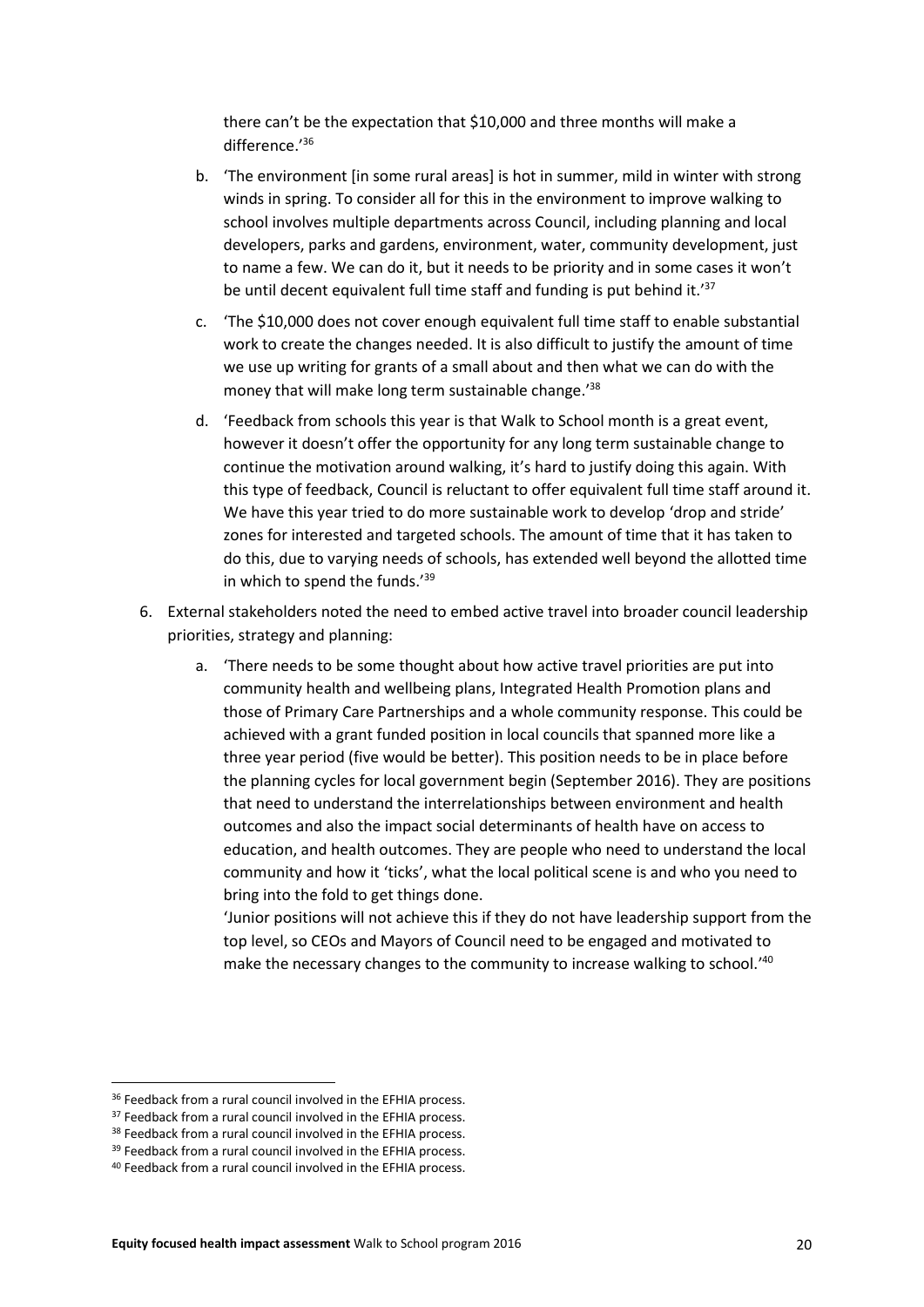## <span id="page-21-0"></span>**What we know about primary schools' capacity in regional and rural communities?**

- 1. Rural and regional schools may find Walk to School slightly more difficult to access and administer than metropolitan schools:
	- a. The 2014 Walk to School participation results show that participation is *slightly* lower among schools in regional and rural areas (non-metro local government areas) (24 per cent) compared to schools in metro areas (28 per cent). This is likely to be affected by the lower proportion of councils in rural and regional areas participating in the campaign.<sup>41</sup>
	- b. Analysis of Walk to School 2014 survey results show that overall, 94 per cent of metropolitan schools and 92 per cent of non-metropolitan schools indicated they found it 'easy' to administer Walk to School 2014; 4 per cent of metropolitan schools and 6 per cent of non-metropolitan schools indicated they found it 'difficult'.<sup>42</sup>
- 2. Feedback from external stakeholders indicated that Walk to School just becomes another add on that some teacher has to take on as part of their role. It is important that the principal agrees to campaign in order to support the work internally.
- 3. External stakeholders noted the importance of school champions:
	- a. 'Like all programs, it is reliant of school "champions" to get behind and support the program. Some schools and teachers are fantastic and others leave a lot to be desired. I have always tried to promote that it is a great opportunity to promote active transport in general. For various some families may have barriers to participation before or after school but they may be able to go for a family walk after tea or on a weekend so this should be encouraged.<sup>143</sup>

1

<sup>&</sup>lt;sup>41</sup> In-house analysis of Walk to School 2014 participation data

<sup>42</sup> In-house analysis of Walk to School 2014 school survey data

<sup>43</sup> Feedback from a rural council involved in the EFHIA process.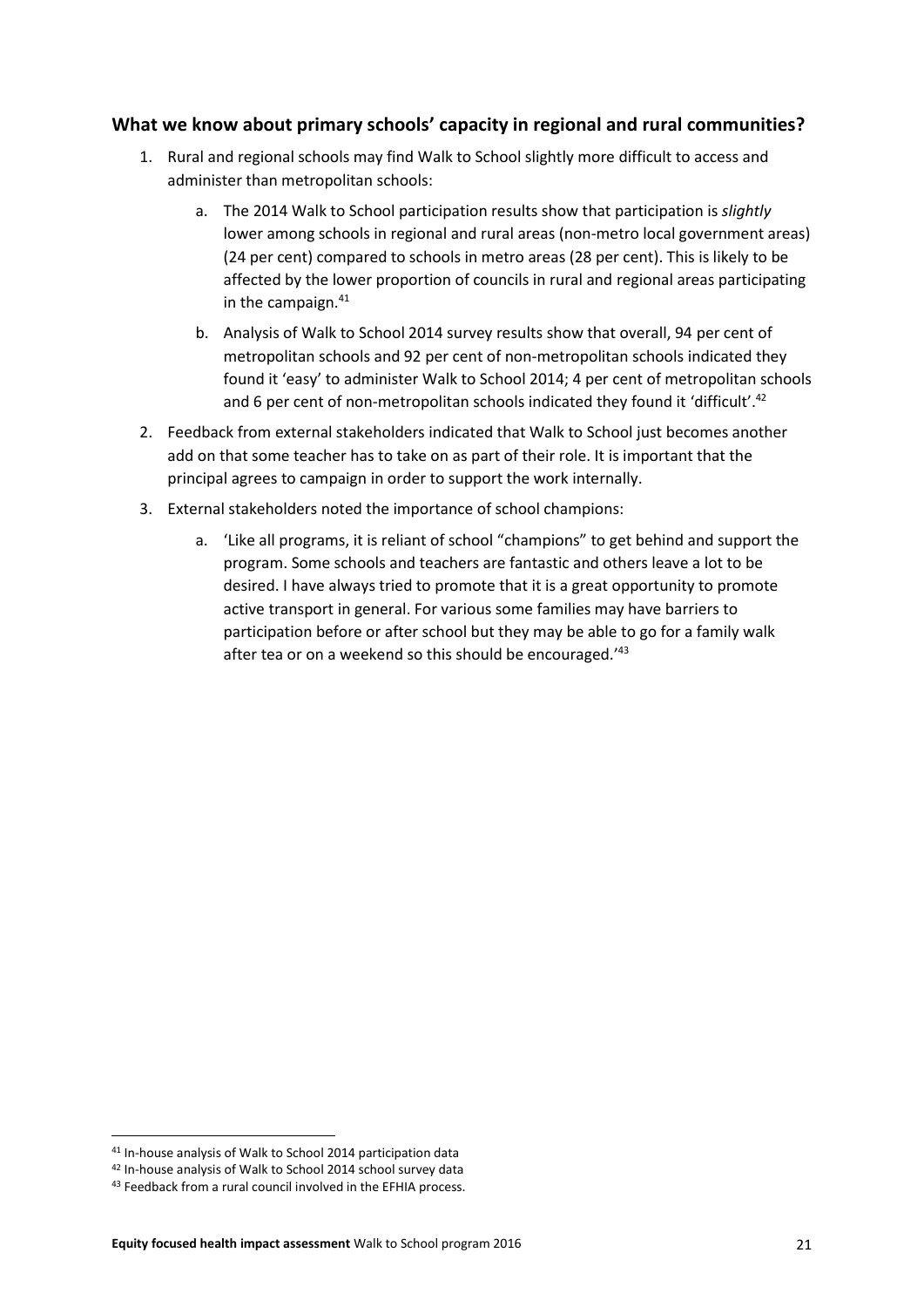# <span id="page-22-0"></span>**EFHIA Step 4 – Assessment**

The 'assessment' step of an EFHIA involves bringing together the evidence (stakeholder and research evidence) compiled in the 'identification' step, then making decisions about the implications of the evidence with an aim of identifying the likely impacts of the Walk to School 2016 campaign – specifically whether the proposed program marketing/promotions, design and delivery would make the campaign accessible to rural and regional families so that these families would have the opportunity to benefit from the campaign.

This assessment step was conducted by email and a face-to-face workshop of working group members and invited stakeholders. All non-metro Victorian local councils were informed about the EFHIA project and invited to express interest in participating in the workshop.

VicHealth selected council and community health service representatives from regional and rural areas based on their knowledge of local demographics, public health issues and priorities, council policies and procedures, the ability to influence council activities, as well as an interest in health equity. In order to achieve a mix of viewpoints and expertise, VicHealth selected a mix of smaller and larger regional and rural councils, including one council that had not participated in Walk to School in recent years.

Victoria Walks and the Heart Foundation, two key not-for-profit organisations were also invited for their walking and equity expertise, respectively.

As part of this assessment step, stakeholders were provided with:

- 1. An organised summary of the data and evidence collected in the identification step. Those who could not attend the assessment workshop were provided with an opportunity to have input by email. Stakeholders were asked to consider and bring answers to the following questions:
	- a. Are we missing any data?
	- b. Can you add some local data?
	- c. What does the data tell us?
- 2. A presentation of VicHealth's assessment of likely differential accessibility (impacts) for input from external stakeholders.
- 3. A summary of plans for Walk to School 2016 to give context to the assessment step.

The following questions were explored during the assessment phase:

- 1. What are the likely barriers and enablers for rural and regional families?
- 2. What are the likely impacts of the overall campaign design?
- 3. What are the likely impacts of the promotional activity?
- 4. What are the likely impacts of the key messages?
- 5. What are the likely impacts of the grant program and council engagement?
- 6. What are the likely impacts of school engagement activities?

The VicHealth EFHIA team compiled the evidence and assumptions for each question with contributions made by participating councils and stakeholders. Each of the questions and their respective evidence and assumptions are listed below.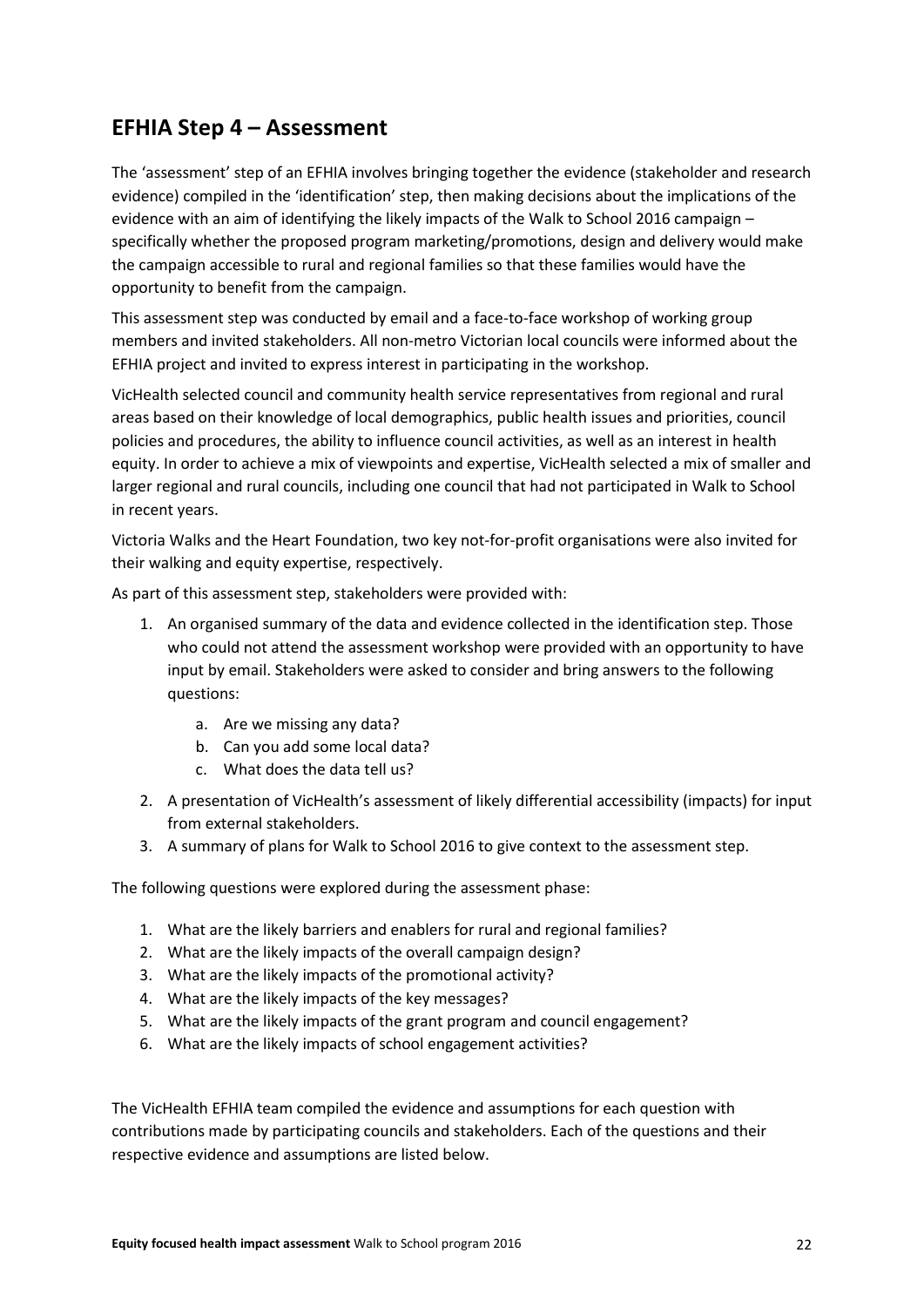## <span id="page-23-0"></span>**What are the likely barriers and enablers for rural and regional families?**

- 1. Poor walking infrastructure and distance to school are likely to be continuing barriers to participation in 2016:
	- a. This well-established barrier to walking [poor walking infrastructure, location of schools, too far to walk] was also frequently mentioned as a challenge/barrier for the Walk to School program, with schools in rural and outer suburban areas, and schools with large catchment areas (including some large independent schools in inner Melbourne) most affected. 44
	- b. Of the metropolitan councils, 60 per cent indicated that distance to school was a main barrier to active travel for local students, versus 92 per cent of regional and rural councils.<sup>45</sup>
- 2. Social norms around walking may be less positive in rural and regional communities compared to metropolitan communities:
	- a. Analysis of Walk to School 2014 evaluation data indicates that more rural and regional carers strongly disagreed with the statement: 'Many of the children in the neighbourhood walk to/from school'. 46
	- b. Analysis of Walk to School 2014 evaluation data indicates that carers in regional and rural areas have less positive injunctive social norms (i.e. Social norms around what others think):
		- i. Fewer (30.8 per cent) regional/rural carers said that people who are important to them think the child 'should' walk to school compared to metro carers (45.2 per cent).<sup>47</sup>
		- ii. Fewer (35.7 per cent) regional/rural carers said that people who are important to them would approve of the child walking to/from school compared to metro carers (49.3 per cent).
		- iii. Fewer (27 per cent) regional/rural carers said that people who are important to them want the child to walk to/from school, compared to metro carers (44.9 per cent).
- 3. Carers in rural and regional areas may feel walking to school is more difficult, compared to carers in metropolitan areas:
	- a. Analysis of Walk to School 2014 evaluation data indicates that 49 per cent of metropolitan carers and 59 per cent of non-metropolitan carers agreed with the statement: 'It would be or is difficult for the child to walk to/from school', while 42 per cent of metropolitan carers and 31 per cent of non-metropolitan carers disagreed with the statement.
- 4. However, rural and regional families may have more time to travel to school, compared to metropolitan families:

<sup>44</sup> Dr Jan Garrard, Evaluation of the VicHealth 2014 Walk to School Grant Program, Walk to School 2014 grant evaluation – Final report, page 35

<sup>45</sup> In-house analysis of Walk to School 2014 council survey results

<sup>46</sup> In-house analysis of Walk to School 2014 parent survey results

<sup>47</sup> In-house analysis of Walk to School 2014 parent survey results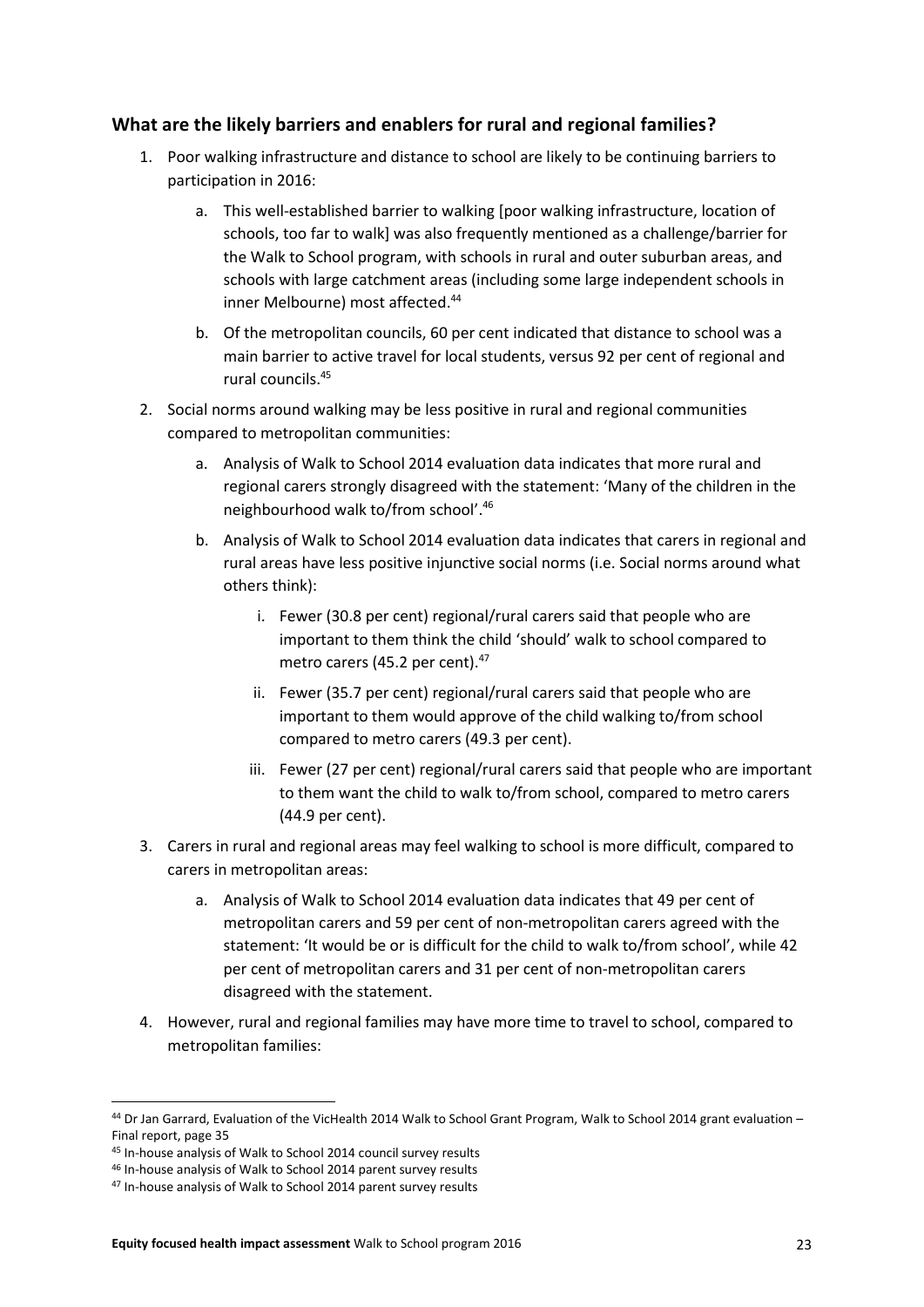- a. 50 per cent of metropolitan schools indicated lack of time was a main barrier to active travel among their students, versus 6 per cent of non-metropolitan schools.<sup>48</sup>
- b. Walk to School offers a structured but somewhat flexible model that can be shaped by councils and schools in line with local needs, to engage rural and regional communities in appropriate ways. This is likely to make the campaign more accessible to rural and regional communities than a fixed, one-size-fits-all approach.
- 5. Cost should not be a barrier to participation Walk to School can provide a free physical activity opportunity for rural and regional families.
- 6. Walk to School is unlikely to provide any significant opportunities for councils to improve local walking infrastructure for families and students due to the small grant amounts available.
- 7. External stakeholders noted that the extra time required to walk to school rather than drive can be a barrier:
	- a. 'One of my schools is situated in a small local town. The Principal is always keen to participate, however she refuses to promote active transport before or after school as she feels it may put added pressure on families. Instead, three times a week the whole school walks around the block once school commences at 0900. While this is great and allows an opportunity to talk about walking it is not sustainable.'

## <span id="page-24-0"></span>**What are the likely impacts of the overall campaign design?**

- 1. In terms of shifting social norms that may be a barrier to participation in rural and regional communities, the month-long campaign model may help to increase visibility of walking behaviour, support positive social norms and provide an incentive or motivation to walk more often, with increased visible walking behaviour during the month prompting others to join in as discussed above.
- 2. The involvement of local councils and schools allows a multi-setting approach, with activities shaped to meet local needs and contextual factors (factors likely to lead to success, as discussed above).
- 3. The assessment group discussed that there may be an opportunity to overcome some of these challenges using a flexible, multi-setting approach.

## <span id="page-24-1"></span>**What is the likely impact of the promotional activity?**

- 1. Modest budgets for VicHealth-driven advertising it is unlikely that effective advertising can be delivered across all of Victoria, or even all rural/regional areas with this budget.
- 2. Local newspapers are likely to be an effective channel to communicate with regional and rural communities and families, with both paid advertising and local media stories likely to reach and engage regional and rural families:
	- a. An article from The Newspaper Works (the industry body advocating the cultural influence and commercial value of news media publishing in Australia) indicates a high proportion of regional consumers are either non- or light-consumers of mainstream media. Regional readers:

<sup>48</sup> In-house analysis of Walk to School 2014 school survey results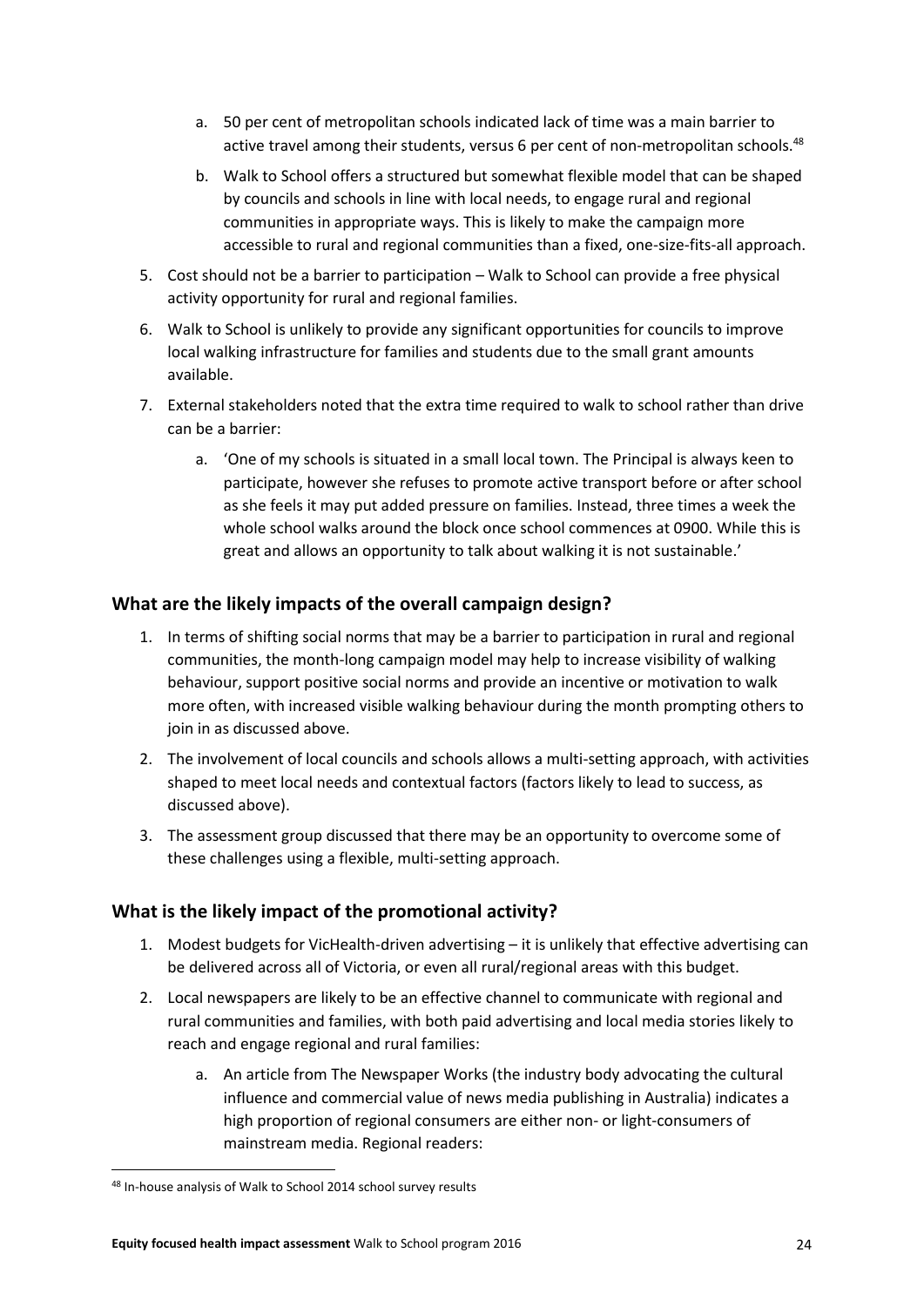- i. engage more deeply with regional newspapers compared with TV and radio,
- ii. are more likely to act on, keep or share content compared with TV, radio or letterbox catalogues/flyers,
- iii. will more likely keep details of a newspaper ad (46 per cent) than a flyer (14 per cent),
- iv. will be nearly three times as likely to share something with family and friends if read in a newspaper (48 per cent) than if they received the information from local radio (14 per cent) or TV (15 per cent), and
- v. feel positive towards advertisers (54 per cent) compared with those on TV (24 per cent), radio (25 per cent) and in catalogues (18 per cent).<sup>49</sup>
- 3. Feedback from external stakeholders indicated that the promotional activities may not be sufficient/appropriate to make an impact in rural communities:
	- a. Only the local Walk to School ads were seen as important to have. There wasn't enough of any other type of promotion to really have an impact locally. They thought that the ads should run all year and not just during this month. No other promotional material was referred to as having an impact.
	- b. Good to have the sign on the fence for parents to see and posters around school and in class. Not enough posters around community to really have an impact.
- 4. Social media may be an effective channel to engage with regional and rural families. While it's not the whole solution, effective and considered use of social media to promote campaign messages is likely to be effective in reaching regional and rural communities:
	- a. Social media is a relatively inexpensive, immediate and far-reaching promotional channel with the potential to distribute messages all Victorian areas including regional and rural.<sup>50</sup>
	- b. However, there are some differences in social media use among people in regional areas compared to people in metro areas:
		- i. Slightly fewer Australians in regional and rural locations access the internet on a daily basis compared to people in metro areas (77 vs 81 per cent).
		- ii. Fewer Australians in regional and rural locations own a smartphone compared to people in metro areas (66 vs 73 per cent).
		- iii. Minor differences are apparent when comparing metropolitan and regional results for frequency of social media usage.
		- iv. Noticeably fewer people in regional areas used Instagram (16 vs 33 per cent) and LinkedIn (17 vs 30 per cent).
		- v. Rural residents reported significantly fewer contacts (friends, contacts or followers) than their metropolitan counterparts (254 vs 318).

1

 $49$  The Newspaper Works article 'The power or regional and community newspaper media' (2014), [http://www.thenewspaperworks.com.au/think-local-complete-the-picture/\)](http://www.thenewspaperworks.com.au/think-local-complete-the-picture/) <sup>50</sup> Sensis Social Media Report (2015),

[https://www.sensis.com.au/content/dam/sas/PDFdirectory/Sensis\\_Social\\_Media\\_Report\\_2015.pdf](https://www.sensis.com.au/content/dam/sas/PDFdirectory/Sensis_Social_Media_Report_2015.pdf)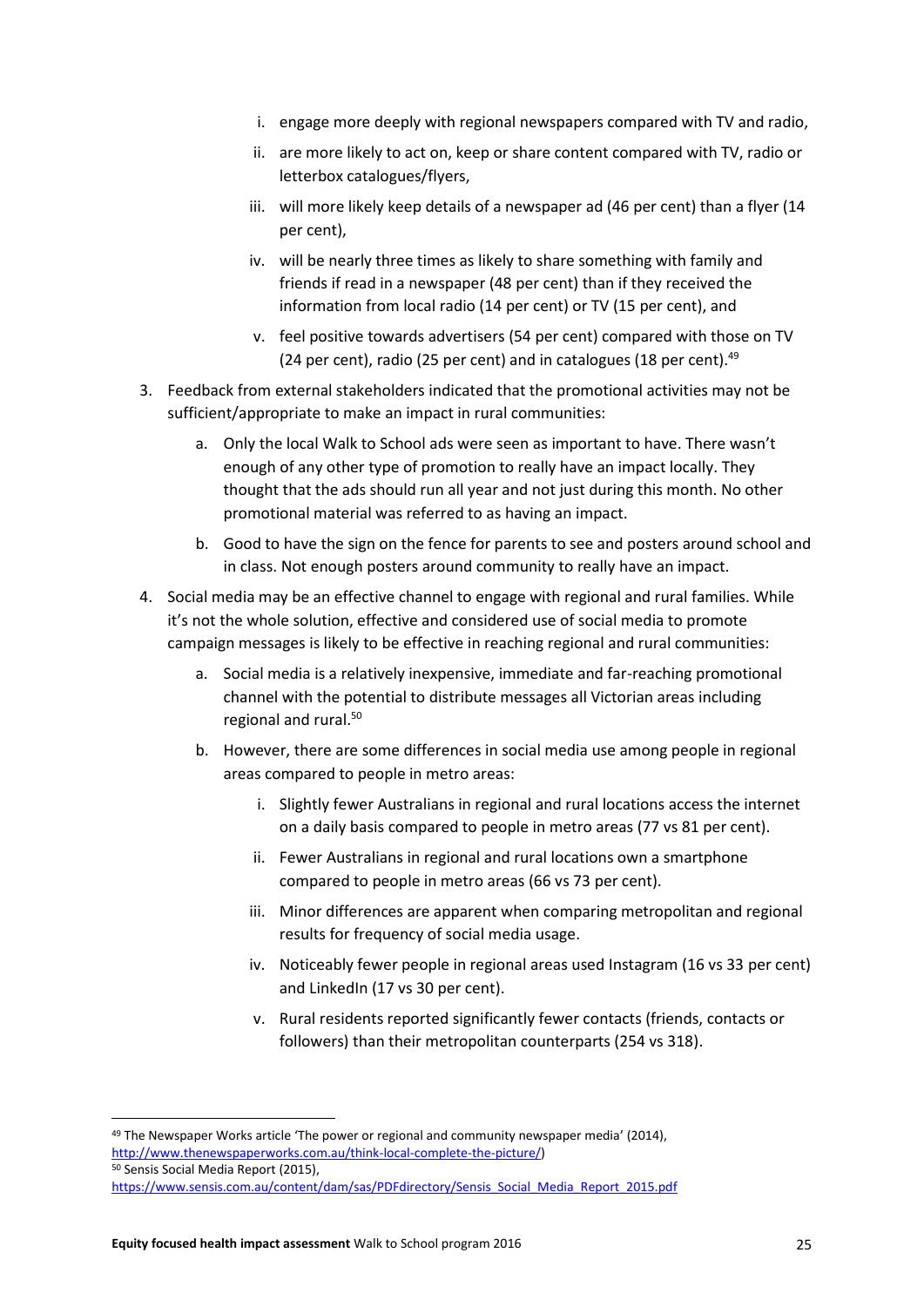- 5. Council-led paid media and PR/media activity can support VicHealth's centralised promotional activities but rely on council resources, expertise, relationships with local media, budget for local advertising and the ability to leverage effective owned channels like website and social media.
- 6. The mix of PR and media activity may result in a fairly even spread of reach and impact within metro, rural and regional areas.
	- a. Analysis of Walk to School 2014 evaluation data indicates that there were no statistically significant differences between metropolitan and non-metropolitan carer responses for unprompted or prompted awareness of the campaign.<sup>51</sup>

<sup>51</sup> In-house analysis of Walk to School 2014 carer survey results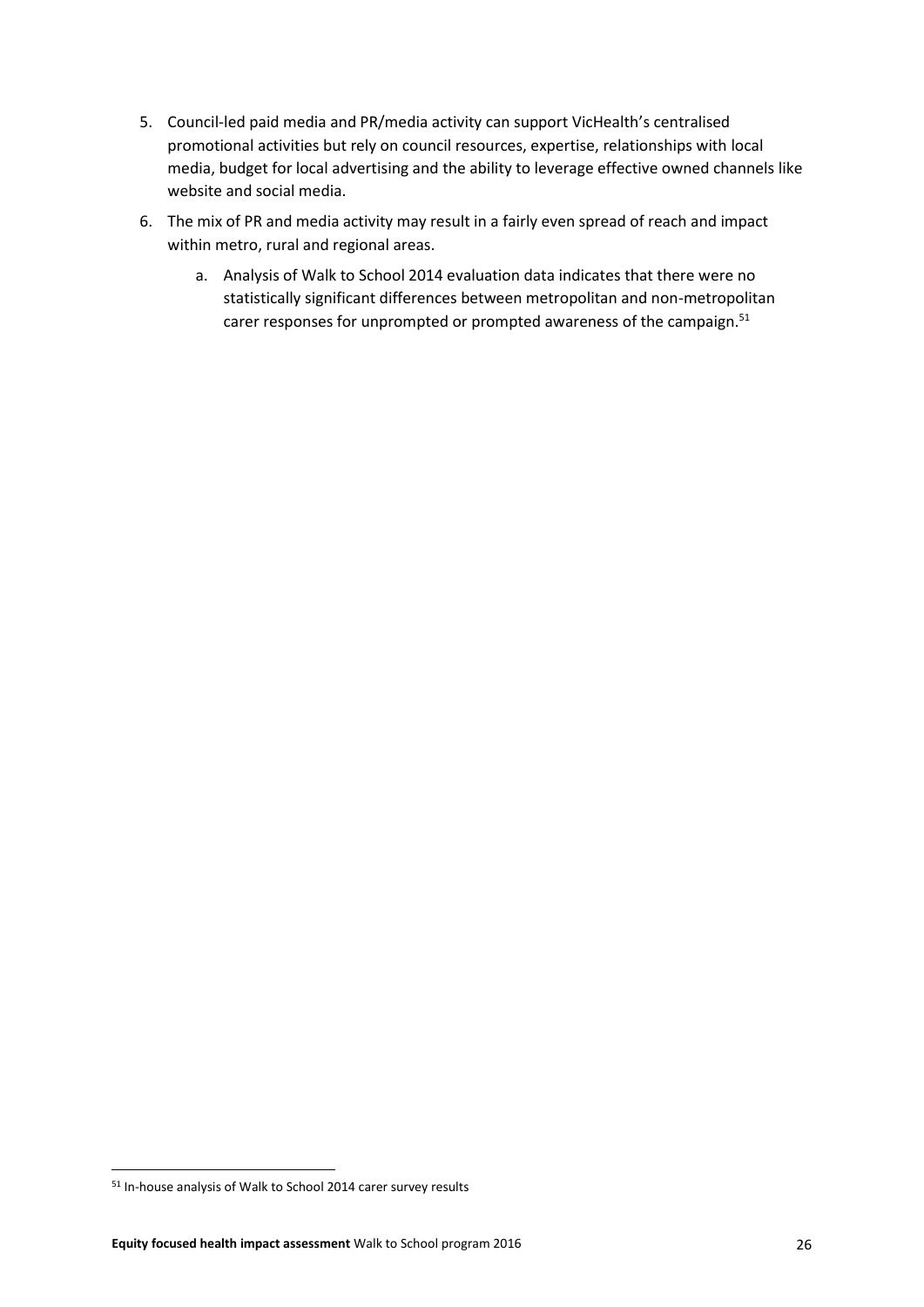## <span id="page-27-0"></span>**What are the likely impacts of key messages?**

Key messages likely to be used in 2016 include:

- VicHealth's Walk to School month is a free, easy and fun way for kids to get active in October.
- VicHealth's Walk to School month encourages primary school students to walk to and from school throughout October to build healthy habits for life.
- Walk, ride or scoot to school this October to enjoy more time to chat with your kids.
- Part way is ok! If you can't walk all the way, why not park the car a few blocks from school and walk, ride or scoot the rest of the way?
- Parents can find out more and sign their child up online at [www.walktoschool.vic.gov.au,](http://www.walktoschool.vic.gov.au/) or download the free Walk to School app to record each walk in October and be part of the statewide effort.
- 1. As poor walking infrastructure and distance are likely to be challenges for rural/regional families, the message 'part way is ok' may resonate better with parents in these areas.
- 2. Promotion of a statewide campaign and call to action that's not suitable/relevant/accessible to rural and regional families may reinforce the sense of rural/regional disadvantage or sense of missing out, reinforcing existing inequities.
- 3. Due to the varied nature of regional and rural communities, there may be a variety of key messages that resonate with members of these communities.
	- a. Findings from Walk to School message testing focus groups in 2015 found no significant difference between the preferences of regional versus metro participants. Even within each focus group, there were a variety of responses to the key messages tested.
- 4. Feedback from external stakeholders suggested that there is no real impact of key messages, but that Walk to School messages are consistent with what goes on within the Achievement Program and the campaign is really just a complementary event to this.

## <span id="page-27-1"></span>**What are the likely impacts of the grant program and council engagement?**

- 1. The grant funding model (the same funding amount available to all councils) may allow for greater impact in metropolitan areas where councils and schools are already better resourced, compared to rural and regional areas:
	- a. In general, larger councils are more able to provide additional administrative and staffing resources in support of the program (e.g. Communications departments or teams to assist with communication/promotion plans and activities; and allocating responsibility for conducting the Walk to School program to a team rather than one part-time individual funded by the grant). Smaller councils were also more likely to be located in rural areas where school numbers are lower, school enrolments are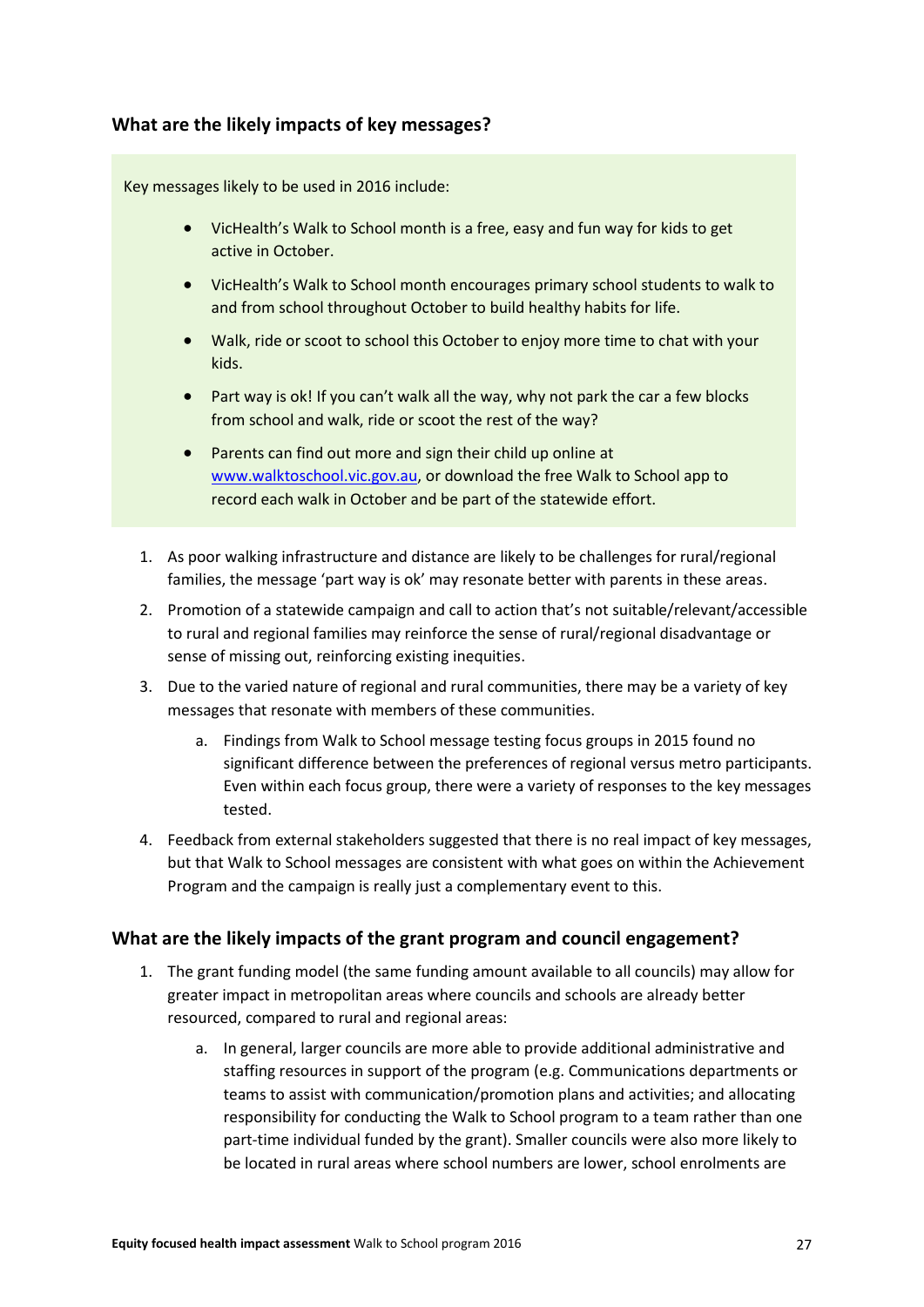relatively small and students travel longer distances to school, often on a school bus. All of these factors suggest that \$10,000 invested in a small rural council will result in fewer students walking to school than \$10,000 invested in a large metropolitan council with more council support available and more and larger schools with more students living within walking distance to school.<sup>52</sup>

- b. In these instances, effectiveness needs to be considered in conjunction with equity, as small rural councils are often located in more disadvantaged areas, with poorer health and fewer opportunities than large councils to secure funding and resources in a range of areas. $53$
- c. The grant program does not include significant funds for infrastructure (e.g. park and walk facilities and footpaths) development, so two of the key barriers to participation in rural/regional areas, distance and lack of infrastructure, cannot be addressed within the program. Other funds would need to be sought from other funding agencies (requiring additional administration) or leveraging council infrastructure funds, which may be more challenging for rural/regional councils.
- 2. The time required to implement the Walk to School campaign in the local community may be more significant for regional and rural councils due to distance and lack of supportive infrastructure, compared to metropolitan councils:
	- a. The time required by council staff to conduct the Walk to School program was mentioned by a number of councils ... This was a particular concern for rural councils who faced long travel distances to visit schools, either as part of the initial school engagement process or assistance with, or participation in schools' Walk to School activities.<sup>54</sup>
- 3. The Walk to School grants attempt to use a streamlined and transparent approach, a single point of contact and a flexible approach, which is likely to support regional/rural councils through reduced red tape and opportunities to deliver relevant, local interventions.

However, the Walk to School grants will not offer a long-term approach or sustained funding (beyond a year), won't include a transition plan out of the program, won't offer a specific rural or regional approach and won't offer geographically-weighted funding. As such, the current model may continue to cause administrative burden due to repeated funding applications each year, may not provide sufficient timescales to allow programs to have an impact and a better chance of lasting success, may not enable sustained results and benefits, may not adequately address specific regional needs and may exacerbate uncertainty about sustained intervention and funding.

a. The Rural and Regional Committee's *Inquiry into the Extent and Nature of Disadvantage and Inequity in Rural and Regional Victoria – Final report*<sup>55</sup> suggests that throughout regional Victoria, successful funding models for tackling disadvantage in rural and regional communities include the following elements:

<sup>52</sup> Dr Jan Garrard, Evaluation of the VicHealth 2014 Walk to School Grant Program, Walk to School 2014 grant evaluation – Final report, page 49

<sup>53</sup> Ibid.

<sup>54</sup> Ibid., page 37

<sup>55</sup> Rural and Regional Committee (2010) Inquiry into the Extent and Nature of Disadvantage and Inequity in Rural and Regional Victoria, p. 71 available at

[http://www.parliament.vic.gov.au/images/stories/committees/rrc/disadvantage\\_and\\_inequality/report/20101014\\_for\\_we](http://www.parliament.vic.gov.au/images/stories/committees/rrc/disadvantage_and_inequality/report/20101014_for_web.pdf) [b.pdf,](http://www.parliament.vic.gov.au/images/stories/committees/rrc/disadvantage_and_inequality/report/20101014_for_web.pdf) accessed online October 2015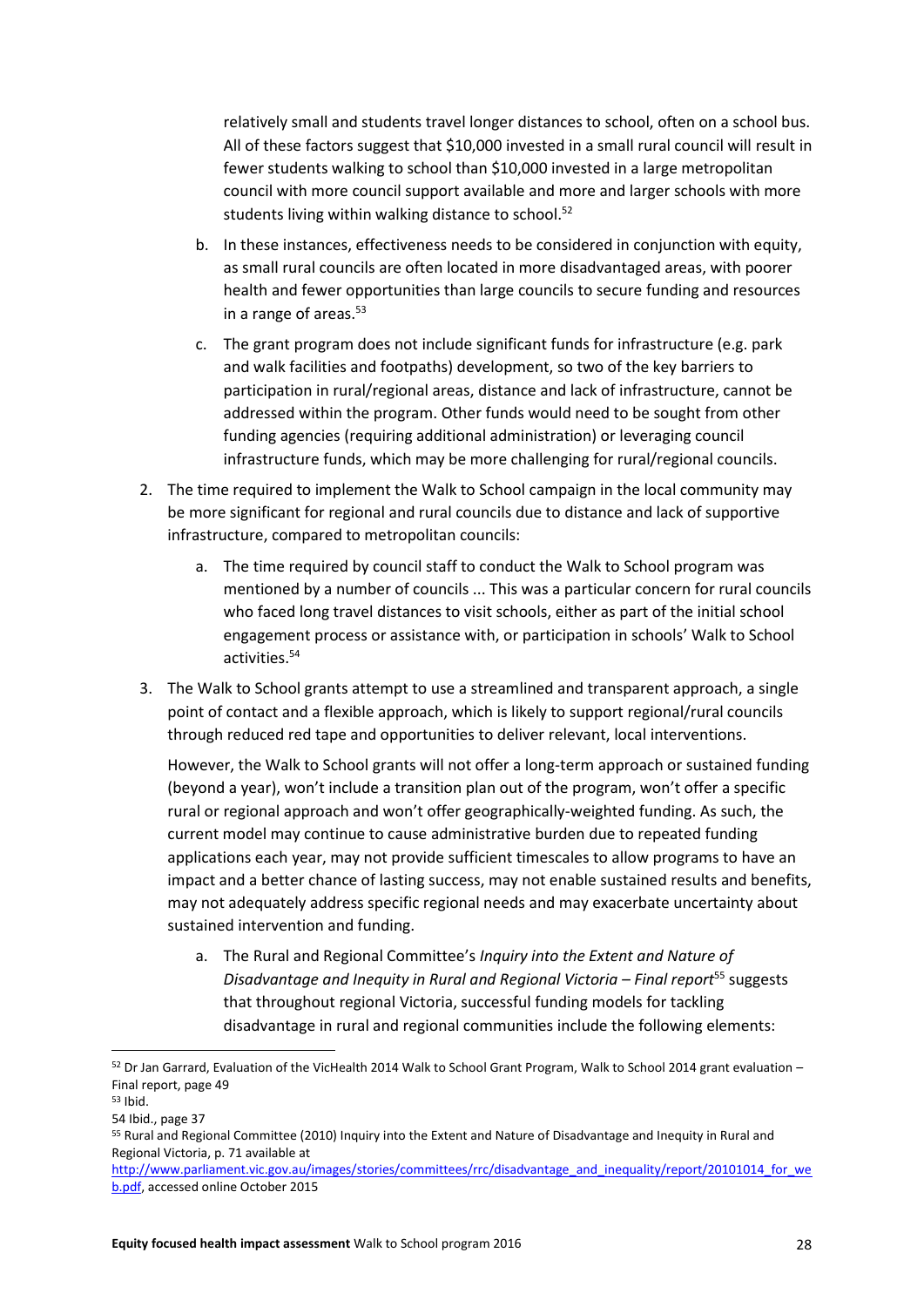- i. a streamlined transparent process
- ii. a single point of contact
- iii. a long‐term approach
- iv. a transition plan out of the program to ensure benefits are maintained
- v. a rural and regional approach
- vi. a flexible not a one‐size‐fits‐all approach
- vii. geographically-based weighting to recognise the higher costs of rural and regional program delivery.
- 4. At the assessment meeting, the group discussed options for strengthening the grant program, including:
	- a. Additional funding pilot program to trial added regional/rural engagement.
	- b. Online portal to facilitate communications, sharing ideas and troubleshooting between funded councils.

## <span id="page-29-0"></span>**What are the likely impacts of school engagement activities?**

- 1. School engagement and delivery of Walk to School activities is likely to have a positive impact on students in regional and rural areas:
	- a. Physical education for school children through the school curriculum, including the promotion of physical activity has been shown to be effective with diverse populations and in diverse settings (e.g. rural or urban). 56
	- b. School settings generally use whole-of-population approaches, such as integrating health promotion into school curriculum and policies, changing the school ethos/environment and/or engaging with families/communities (Langford et al. 2014; Mũkoma & Fisher 2004). This should be highly effective in addressing health equity as it should theoretically reach the broadest range of children.<sup>57</sup>
	- c. Nevertheless, children from 'at risk' groups may be missed if they do not attend school regularly (WHO 2013). Other children who live in disadvantaged circumstances but who attend schools in socioeconomically more-advantaged areas could be missed in initiatives which only target schools in disadvantaged areas. 58
- 2. School engagement may be more time-consuming and resource-intensive in rural and regional areas compared to metropolitan areas:
	- a. In recruiting and engaging schools for Walk to School 2014, face-to-face contact was reported to be particularly effective, but it is time-consuming, particularly for rural and outer Melbourne metropolitan Local Government Areas (some councils were

1

<sup>56</sup> Kahn, E. B., Ramsey, L. T., Brownson, R. C., Heath, G. W., Howze, E. H., Powell, K. E., . . . Corso, P. (2002). The effectiveness of interventions to increase physical activity: a systematic review. American Journal of Preventive Medicine, 22(Supplement 4), 73–106. doi: 10.1016/S0749- 3797(02)00434–8.

<sup>57</sup> World Health Organization (Regional Office for Europe) (2013). Early Years, Family and Education Task Group: Report European Review of Social Determinants of Health and the Health Divide in The WHO European Region. Copenhagen: WHO.

<sup>58</sup> Ibid.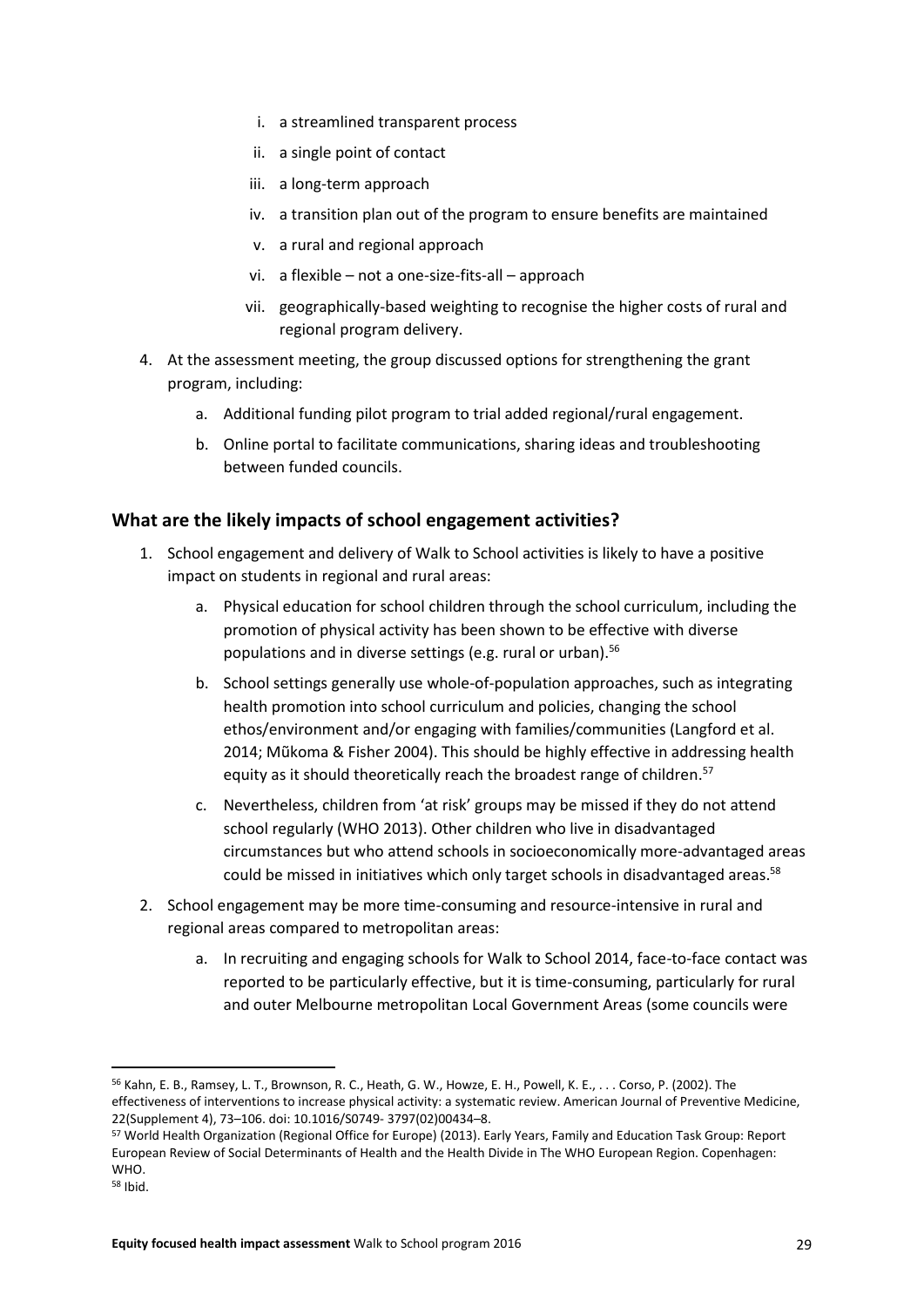able to link in with existing school network meetings to reduce travel time to numerous schools). 59

- b. Smaller rural councils and schools … often adopted flexible Walk to School strategies such as students walking around the school oval, or having the school bus or parents who drive their children to school, dropping the children at a walkable location to walk the remainder of the journey. While these alternative activities increase walking during Walk to School month, they are unlikely to be sustainable in the longer term.<sup>60</sup>
- 3. Regional and rural schools may play a more significant role in driving student participation than schools in metropolitan areas:
	- a. 2014 Walk to School participation results show that participation was slightly lower among schools in regional and rural areas (non-metro local government areas) compared to schools in metro areas. However, of the schools that participated, the proportion of schools that participated as a whole (i.e. submitted school-level data) was higher among rural/regional schools compared to metro schools and the state average (the proportion of schools with individual families or students signed up independently was higher in metro areas than in rural/regional areas).<sup>61</sup>

1

<sup>59</sup> Dr Jan Garrard, Evaluation of the VicHealth 2014 Walk to School Grant Program, Walk to School 2014 grant evaluation -Final report, page 42

<sup>60</sup> Ibid., page 49

<sup>61</sup> In-house analysis of Walk to School 2014 participation results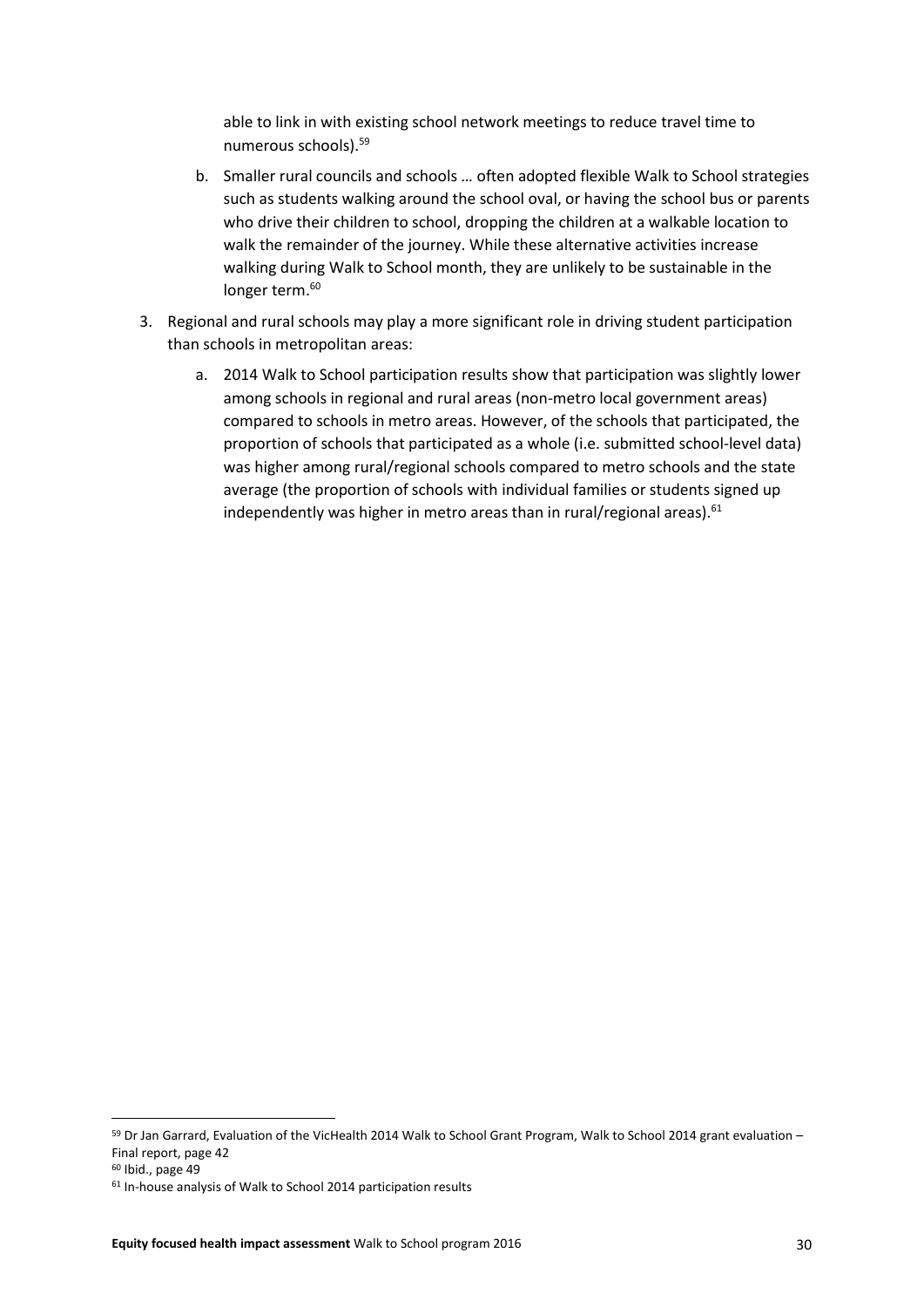# <span id="page-31-0"></span>**EFHIA Step 5 – Recommendations**

The 'recommendations' step of an EFHIA aims to formulate and prioritise recommendations that are based on the answers to the questions asked during the various EFHIA steps. Each recommendation should provide adequate evidence and rationale.

The recommendations should highlight practical ways to ensure that the proposed program marketing/promotions, design and delivery would make the campaign accessible to rural and regional families so that these families would have the opportunity to benefit from the campaign.

The assessment workshop generated a list of 24 recommendations for the improvement of program accessibility in rural and regional communities. The recommendations were circulated to participants (including those that participated by email rather than face-to-face) for ranking 1–24.

Seven people (including three VicHealth members) participated in the ranking process.

After ranking, similar recommendations were grouped into overarching themes of:

- 1. Strengthen integrated approach
- 2. Strengthen research and evaluation
- 3. Strengthen advocacy
- 4. Increase flexibility and adaptability.

The VicHealth working group assessed and prioritised these recommendations according to their perceived importance, potential impact, organisational context and practical implementation. The working group then discussed how each prioritised recommendation could be actioned and listed actions for VicHealth, Victoria Walks and councils.

Table 3 outlines the recommendations ranked in order of importance/perceived impact on accessibility and notes whether the action is best advanced by VicHealth, councils or Victoria Walks.

A number of additional recommendations were identified and discussed but not prioritised by the working group or external stakeholders. These additional recommendations have been recorded and should be considered by VicHealth in the delivery of the program in future years.

Table 4 outlines the additional recommendations.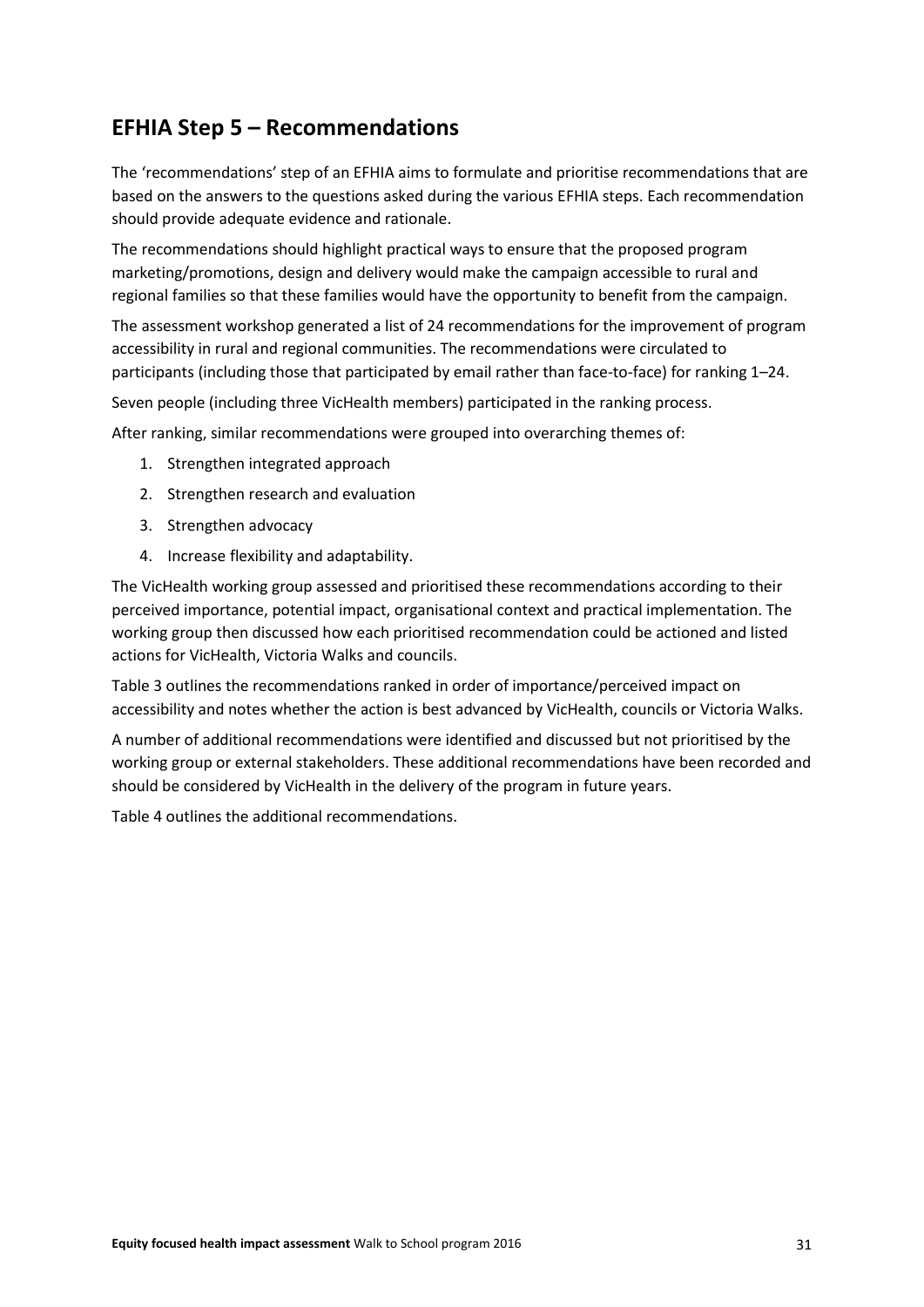#### **Table 3. Priority recommendations, actions and monitoring and evaluation**

| <b>Ranked</b> | Recommendation                                                                                                                                                                           | <b>Notes/actions</b>                                                                                                                                                                                                                                                         | Monitoring/evaluation |  |  |
|---------------|------------------------------------------------------------------------------------------------------------------------------------------------------------------------------------------|------------------------------------------------------------------------------------------------------------------------------------------------------------------------------------------------------------------------------------------------------------------------------|-----------------------|--|--|
|               | Theme: Strengthen integrated approach                                                                                                                                                    |                                                                                                                                                                                                                                                                              |                       |  |  |
| $\mathbf{1}$  | <b>Enhance social infrastructure</b><br>planning - park spots, walking<br>buddies, walk maps, involvement of<br>older students in a leadership<br>capacity. Potentially use social media | VicHealth actions:<br>Consider strengthening long term initiatives including<br>٠<br>social infrastructure planning as part of grant<br>requirements.                                                                                                                        |                       |  |  |
|               | for all these.<br>(also) Align with other,<br>complementary work on<br>infrastructural changes conducive to<br>walking.                                                                  | Consider strengthening requirement in the grants<br>٠<br>program by mandating a proportion of the grant to be<br>spent on this type of work - but maintain flexibility to<br>allow for different communities to address different<br>issues and needs.                       |                       |  |  |
|               |                                                                                                                                                                                          | Write and provide case study examples of such practice,<br>٠<br>with strong representation of regional and rural councils.                                                                                                                                                   |                       |  |  |
|               |                                                                                                                                                                                          | Advocacy role re influencing councils directly and via<br>state: include VicHealth indicator info on council<br>factsheets for the Municipal Public Health and Wellbeing<br>Plan; influence new school planning processes with a<br>focus on regional and rural communities. |                       |  |  |
|               |                                                                                                                                                                                          | Consider facilitating a conversation with the Municipal<br>٠<br>Association of Victoria/Victoria Walks regarding social<br>infrastructure work in regional and rural areas.                                                                                                  |                       |  |  |
|               |                                                                                                                                                                                          | Victoria Walks actions:                                                                                                                                                                                                                                                      |                       |  |  |
|               |                                                                                                                                                                                          | Support conversation with VicHealth/Municipal<br>Association of Victoria regarding social infrastructure<br>work across councils in regional and rural areas.                                                                                                                |                       |  |  |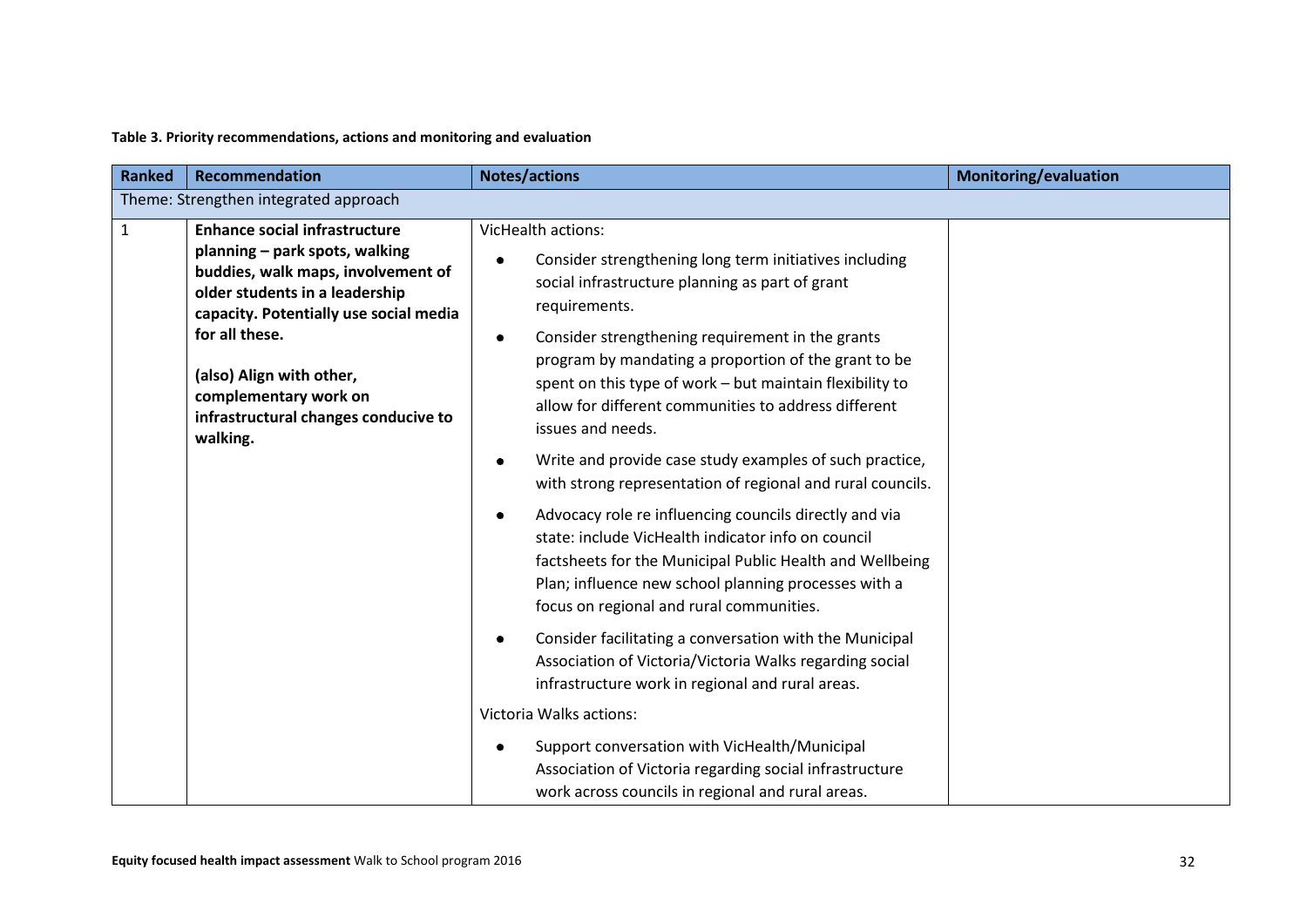| <b>Ranked</b>  | Recommendation                                                                                                                                                      | <b>Notes/actions</b>                                                                                                                                                                                                                                                                                                                                                                                                                       | Monitoring/evaluation |
|----------------|---------------------------------------------------------------------------------------------------------------------------------------------------------------------|--------------------------------------------------------------------------------------------------------------------------------------------------------------------------------------------------------------------------------------------------------------------------------------------------------------------------------------------------------------------------------------------------------------------------------------------|-----------------------|
|                |                                                                                                                                                                     | Council actions:<br>Regional and rural councils also need to determine what's<br>best and how to deliver this work themselves.                                                                                                                                                                                                                                                                                                             |                       |
| $\overline{2}$ | Look at what can realistically and<br>effectively achieved in a month and<br>link into bigger plans of councils.                                                    | VicHealth actions:<br>Focus on what the campaign is actually trying to achieve<br>and continue to support regional and rural councils in this<br>space.<br>Council actions:<br>Regional and rural councils to tell VicHealth what they can<br>do in a month (via grant application process) – can't<br>achieve long term behaviour change in a month; focus on<br>raising awareness and identifying opportunities for longer<br>term work. |                       |
| 7              | Align and frame with other<br>community goals - not only PA.<br>Align/leverage/link: How does Walk<br>to School help councils to achieve<br>their other objectives? | VicHealth actions:<br>Continue to develop key messages targeted to different<br>audiences - including regional and rural parents, councils<br>and schools. Continue message testing to ensure<br>messages resonate with regional and rural audiences.<br>Continue to engage stakeholders around Walk to School<br>regarding appropriate common goals, motivators and<br>priorities.                                                        |                       |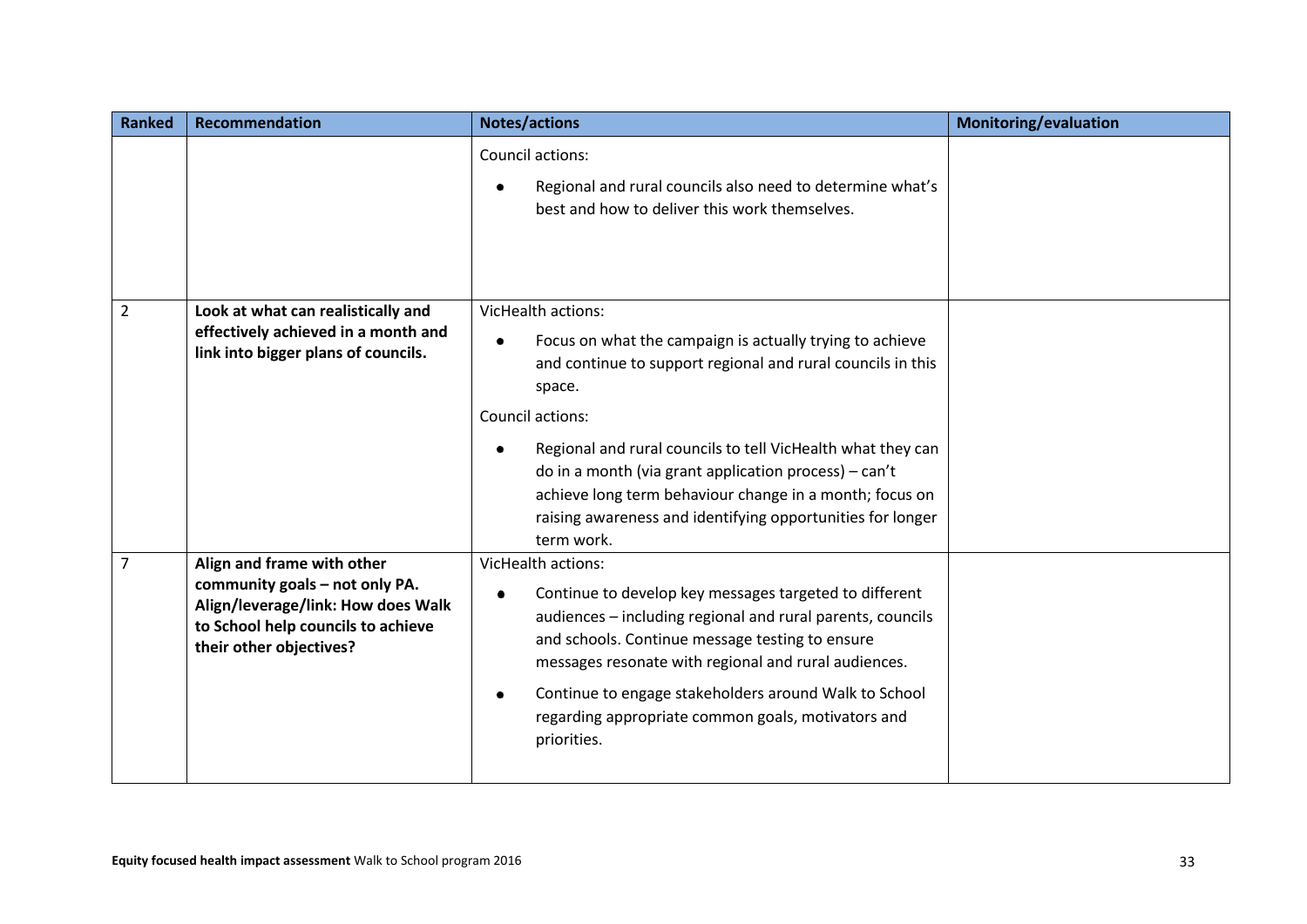| <b>Ranked</b>  | Recommendation                                                                                                               | <b>Notes/actions</b>                                                                                                                                                                                                                                                                                                                                                                                                                      | Monitoring/evaluation |
|----------------|------------------------------------------------------------------------------------------------------------------------------|-------------------------------------------------------------------------------------------------------------------------------------------------------------------------------------------------------------------------------------------------------------------------------------------------------------------------------------------------------------------------------------------------------------------------------------------|-----------------------|
|                | Theme: Strengthen research and evaluation                                                                                    | Council actions:<br>Consider environmental goals, parking, social connection,<br>safety, traffic, parent engagement and other goals.<br>Promote other potential benefits. What does this<br>program do for the regional or rural community, schools<br>and parents? E.g. schools may be motivated by traffic<br>issues, distances to school may be greater in regional and<br>rural areas so drop and walk facilities may be appropriate. |                       |
| $\overline{3}$ | Make equity goals explicit - and do                                                                                          | VicHealth actions:                                                                                                                                                                                                                                                                                                                                                                                                                        |                       |
|                | further research and targeting of<br>population sub-groups with reduced<br>access to the program in<br>rural/regional areas. | Scope opportunities for further research into regional and<br>rural priorities, behaviour and health outcomes as part of<br>the 2016 campaign.<br>Equity goals are explicit in program logic - make these<br>public.<br>Review equity goals for coming years and continue to<br>strengthen, either for regional and rural groups, or other<br>identified groups requiring additional support.                                             |                       |
| 8              | Incorporate walking and other active<br>transport indicators in VicHealth<br>indicators.                                     | VicHealth actions:<br>Get school-specific, active travel-specific data<br>incorporated into VicHealth indicators, including for                                                                                                                                                                                                                                                                                                           |                       |
|                |                                                                                                                              | regional and rural areas.                                                                                                                                                                                                                                                                                                                                                                                                                 |                       |
|                |                                                                                                                              | Look at other existing data sources for regional and rural<br>communities.                                                                                                                                                                                                                                                                                                                                                                |                       |
|                |                                                                                                                              | Develop better (more comprehensive/targeted) research<br>questions, e.g. regional walking rates.                                                                                                                                                                                                                                                                                                                                          |                       |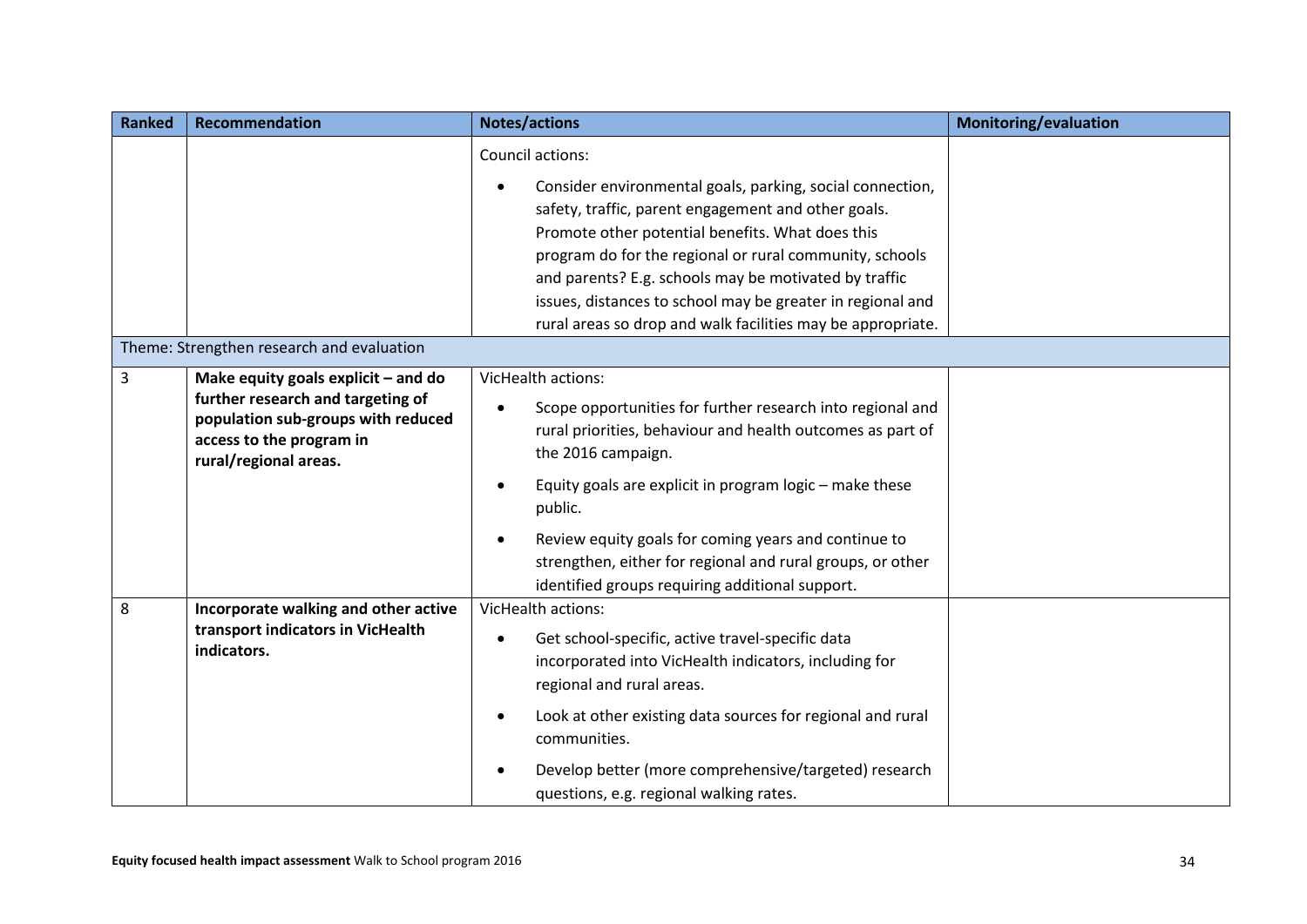| <b>Ranked</b> | Recommendation                                                                                                                                                                    | <b>Notes/actions</b>                                                                                                                                                                                                                                                                                                                                             | <b>Monitoring/evaluation</b> |
|---------------|-----------------------------------------------------------------------------------------------------------------------------------------------------------------------------------|------------------------------------------------------------------------------------------------------------------------------------------------------------------------------------------------------------------------------------------------------------------------------------------------------------------------------------------------------------------|------------------------------|
| 9             | <b>Collect or advocate for better</b><br>outcomes data.                                                                                                                           | <b>VicHealth actions:</b><br>Develop return on investment model for Walk to School<br>that can also be applied to regional and rural<br>communities.<br>Victoria Walks actions:<br>Advocate and collaborate to achieve better outcome<br>data.                                                                                                                   |                              |
|               | Theme: Strengthen advocacy                                                                                                                                                        |                                                                                                                                                                                                                                                                                                                                                                  |                              |
| 4             | Develop best-practice guidelines -<br>such as tools and case studies for<br>councils (and schools).<br>Theme: Increase flexibility and adaptability                               | VicHealth actions:<br>Continue to develop a diverse range of supporting<br>documents and resources with a focus on regional and<br>rural communities.<br>Ask councils for vox pops for our website, ensuring strong<br>٠<br>representation from rural and regional councils.<br>Link to indicators work here too and collaborate with<br>Victoria Walks on this. |                              |
| 5             | Open the funding to health<br>organisations too. They can work<br>with councils with low capacity.<br>(also) Partner with health services.<br>Provide incentives for partnership. | VicHealth actions:<br>Councils can sub-contract and partner with health<br>organisations. VicHealth should promote this option<br>more.<br>As this relies on good relationships between<br>٠<br>organisations, VicHealth could suggest example structures<br>for such relationships in regional and rural areas.                                                 |                              |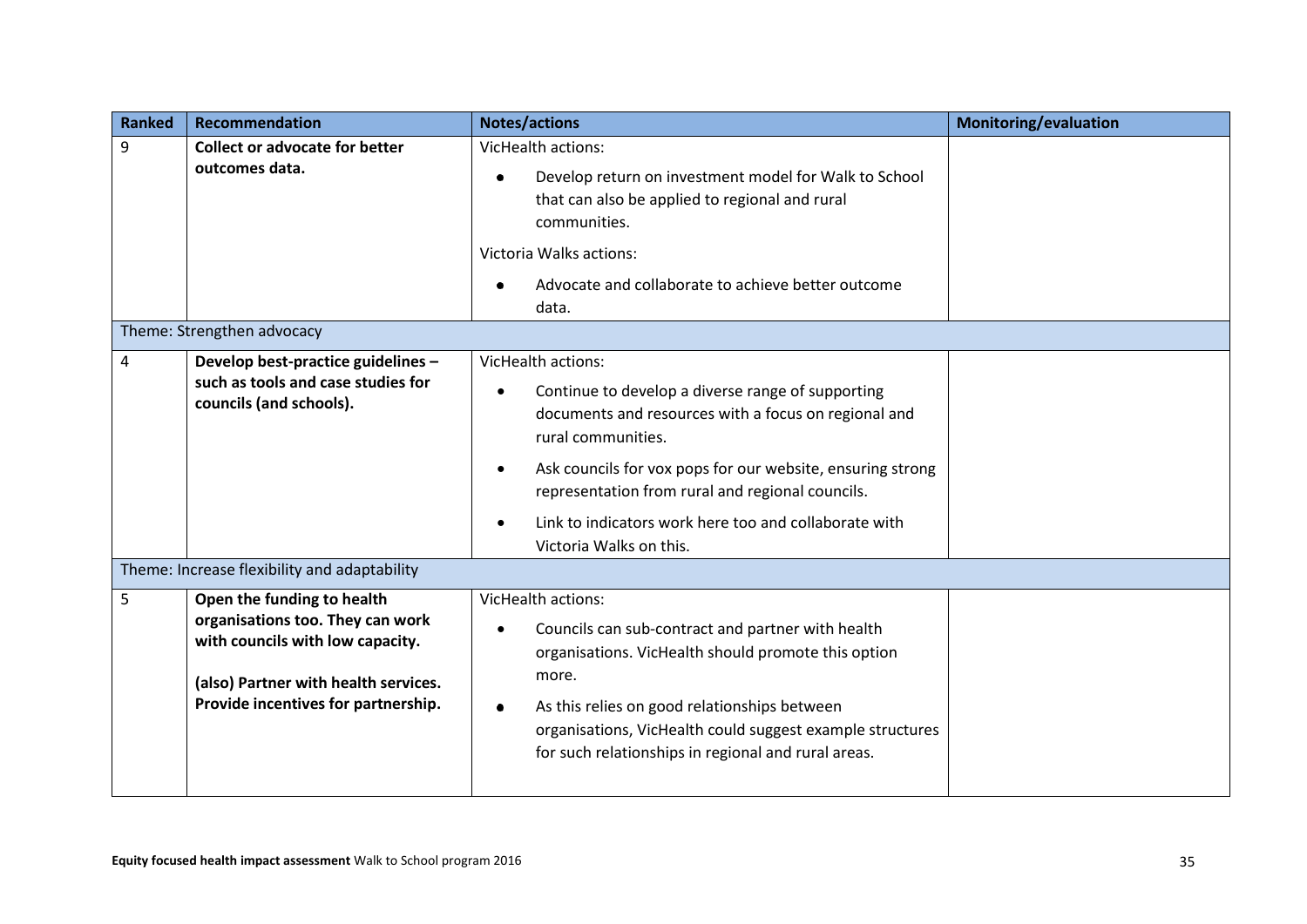| <b>Ranked</b> | <b>Recommendation</b>                                          | <b>Notes/actions</b>                                                                                                              | Monitoring/evaluation |
|---------------|----------------------------------------------------------------|-----------------------------------------------------------------------------------------------------------------------------------|-----------------------|
|               |                                                                | Council actions:                                                                                                                  |                       |
|               |                                                                | Facilitate partnerships with local health organisations to<br>deliver Walk to School in regional and rural areas.                 |                       |
| 6             | Keep the Walk to School program                                | <b>VicHealth actions:</b>                                                                                                         |                       |
|               | flexible so that it can be tailored by<br>and for communities. | Balance flexibility and what we need it to deliver in<br>regional and rural areas - i.e. flexibility in how, rather<br>than what. |                       |
|               |                                                                | Continue to encourage regional and rural councils to<br>develop plans that suit them.                                             |                       |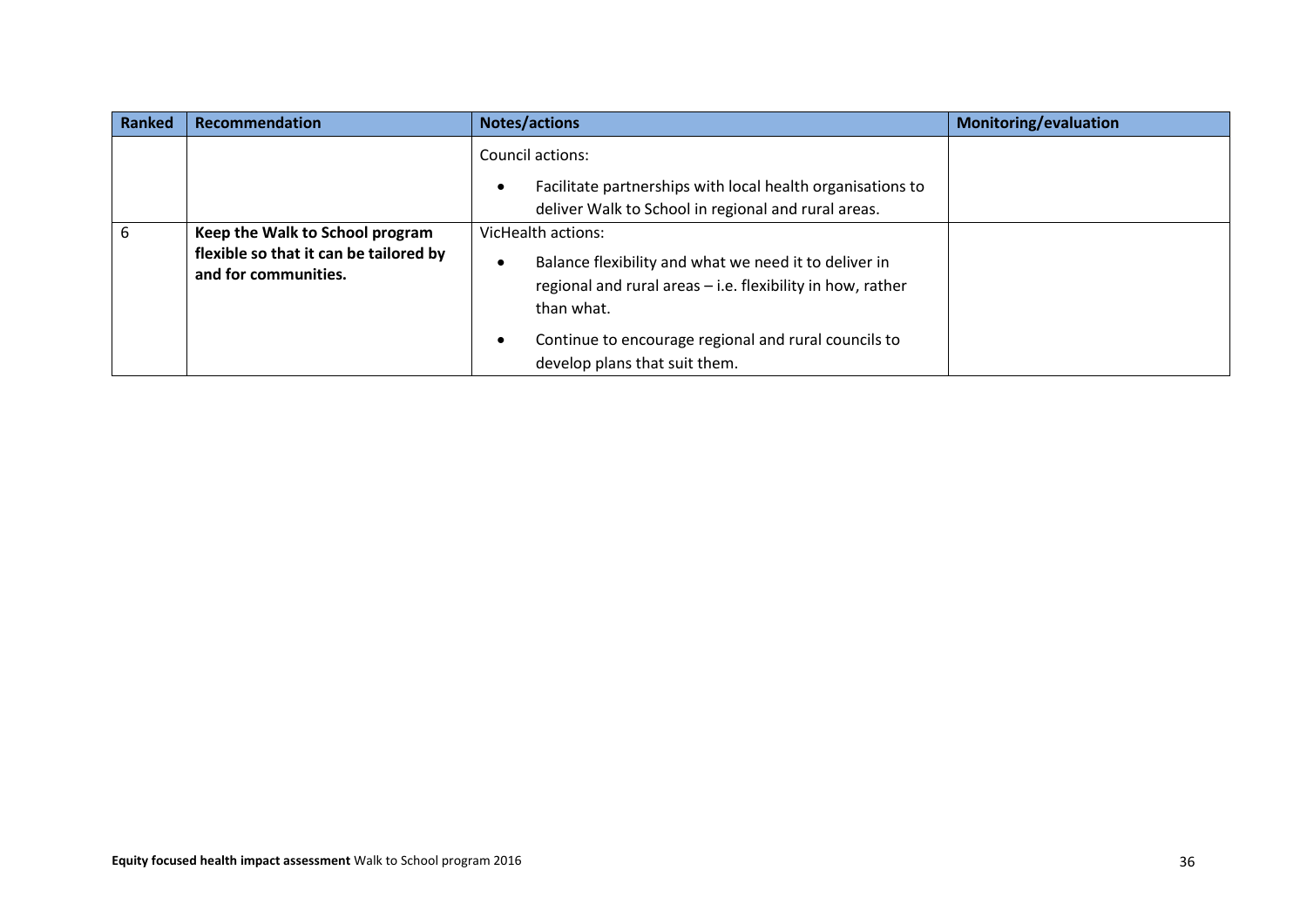#### **Table 4. Recommendations discussed but not prioritised – for future consideration**

| Ranked | <b>Notes</b>                                                                                                                                                                                                                                                    | <b>RECOMMENDATION</b>                                                                                                                                                                       |
|--------|-----------------------------------------------------------------------------------------------------------------------------------------------------------------------------------------------------------------------------------------------------------------|---------------------------------------------------------------------------------------------------------------------------------------------------------------------------------------------|
| 10     | This is an option for councils to consider when delivering local Walk to<br>School activities.                                                                                                                                                                  | Look at how councils can support long term programs<br>alongside Walk to School.                                                                                                            |
| 11     | This is an option for councils to consider when delivering local Walk to<br>School activities.                                                                                                                                                                  | Fund councils to work with schools to identify barriers to<br>participation e.g. by using an external facilitator. This also may<br>be an opportunity to identify champions within schools. |
| 12     | This is an option for councils to consider when delivering local Walk to<br>School activities.                                                                                                                                                                  | Identify/build champions in schools.                                                                                                                                                        |
| 13     | This is an option for VicHealth to consider. Past evaluation has indicated that<br>Walk to School grants may not be more effective if more funding was<br>available to each council, however equity considerations will continue to<br>influence funding model. | Potentially implement funding based on need (weighted<br>funding).                                                                                                                          |
| 14     | This is an option for VicHealth to consider. Past evaluation has sought to<br>elicit this information and further evaluation could be conducted to<br>strengthen findings in future years.                                                                      | Evaluation strategy to better elicit council (and school)<br>progress/success.                                                                                                              |
| 15     | This is an option for councils to consider when delivering local Walk to<br>School activities.                                                                                                                                                                  | Provide incentives for school data collection/reporting.                                                                                                                                    |
| 16     | This is an option for VicHealth to consider in future years.                                                                                                                                                                                                    | Identify or build council champions.                                                                                                                                                        |
| 17     | This is an option for Victoria Walks to consider.                                                                                                                                                                                                               | Request/advocate for Commonwealth funding for walking<br>infrastructure to complement and enhance effectiveness of<br>Walk to School.                                                       |
| 18     | VicHealth currently cross-promotes the Achievement Program and should<br>consider strengthening this connection in future years.                                                                                                                                | Link with Achievement Program.                                                                                                                                                              |
| 19     | This is an option for councils to consider when delivering local Walk to<br>School activities.                                                                                                                                                                  | Ensure community engagement around the grant application.                                                                                                                                   |
| 20     | This is a consideration for VicHealth, however the aim of Walk to School<br>relates to active travel, while other initiatives exist to support PE programs<br>in schools, so this would require a significant shift in objectives and<br>strategies.            | Invest in strengthening PE programs rather than Walk to School<br>program in rural/regional areas.                                                                                          |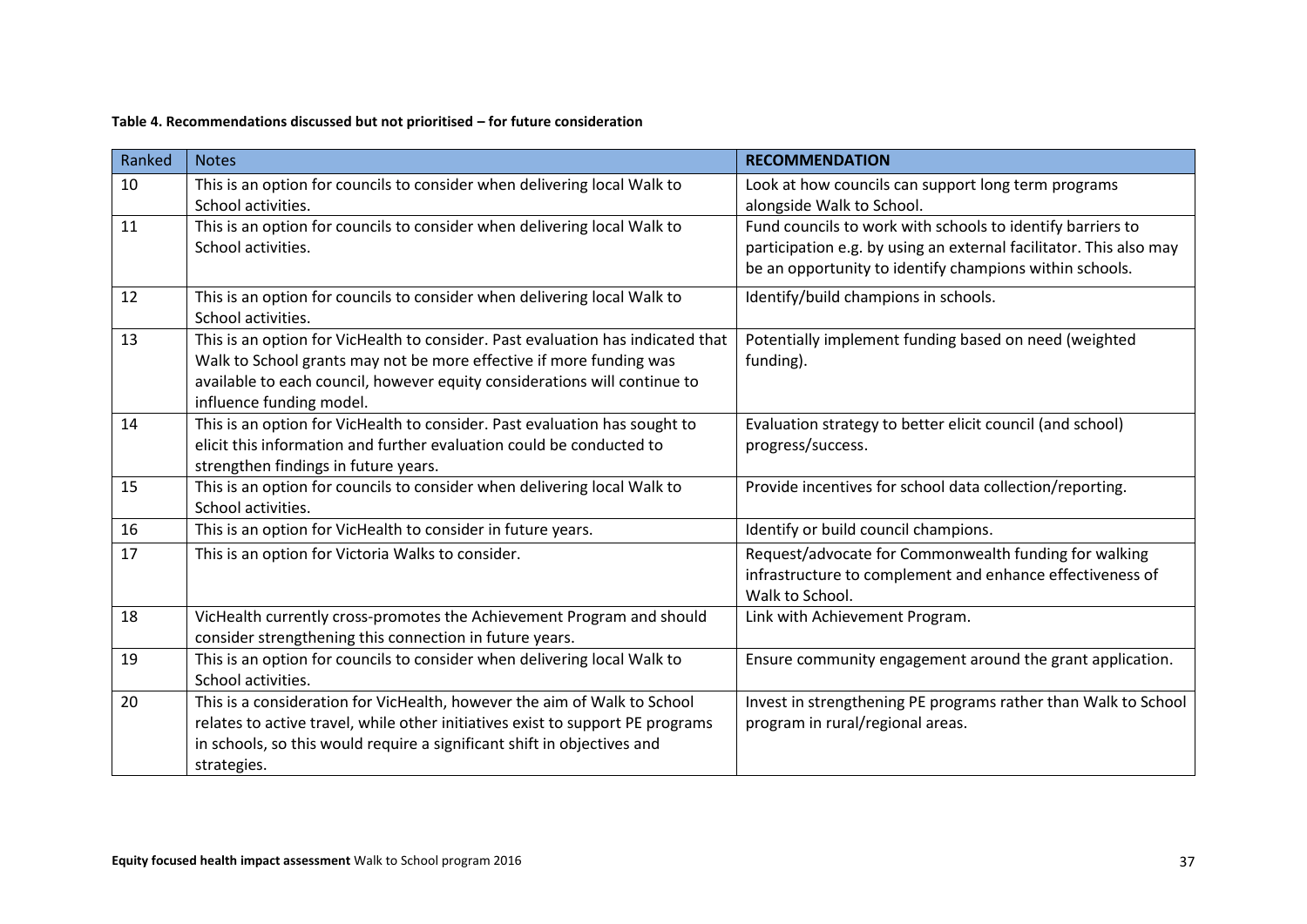| 21  | This is a consideration for VicHealth, however Walk to School and similar | Communicate how Walk to School is different from other          |
|-----|---------------------------------------------------------------------------|-----------------------------------------------------------------|
|     | campaigns generally complement, rather than compete with each other in    | programs, such as Walking School Bus and Walk to School Day.    |
|     | terms of the desired outcomes.                                            |                                                                 |
| -22 | This is not seen to be effective in driving long term behaviour change.   | Allow those with limited capacity, to do Walk to School for one |
|     |                                                                           | day.                                                            |